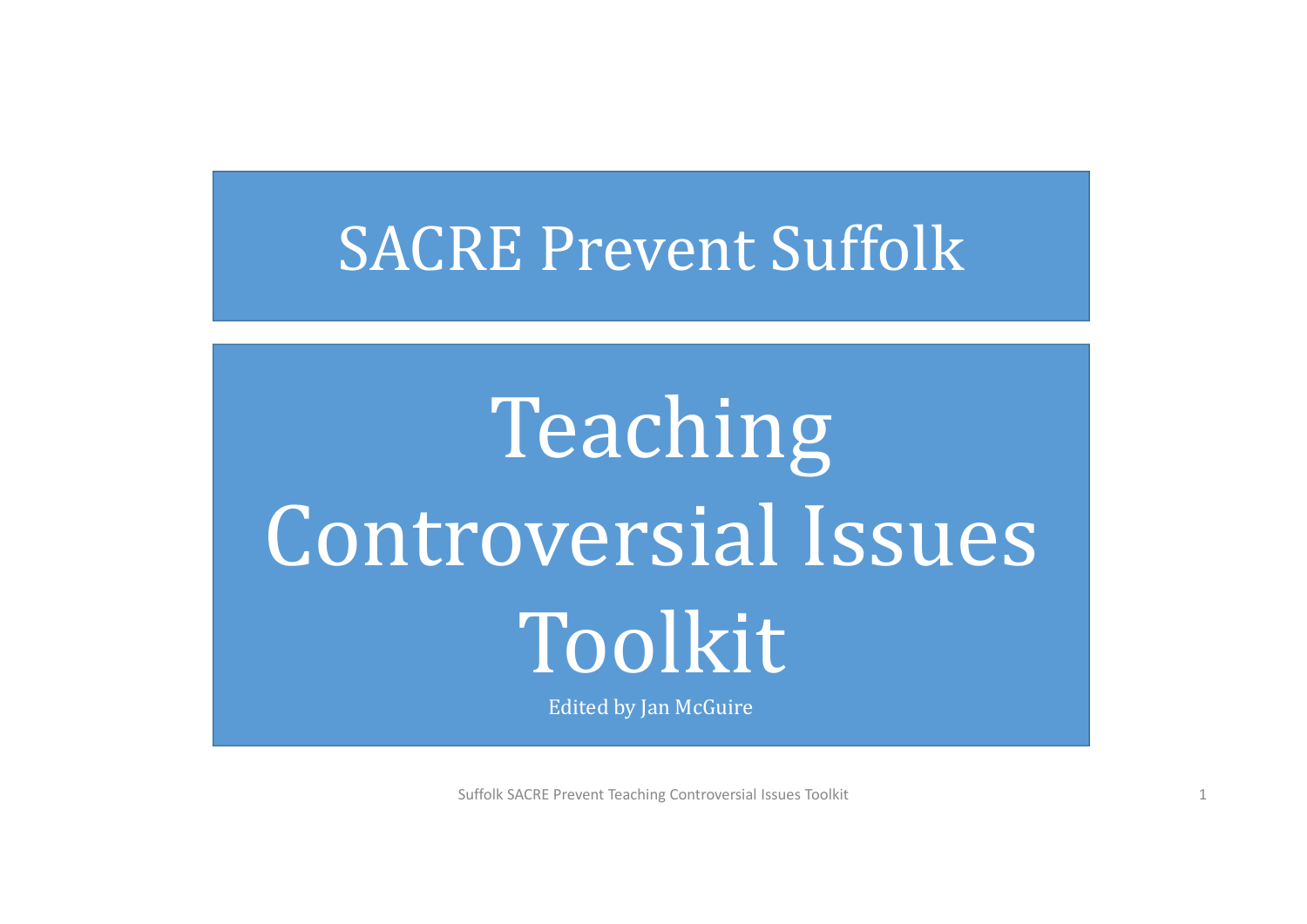| <b>CONTENTS</b>                                          | <b>PAGE NUMBERS</b> |
|----------------------------------------------------------|---------------------|
| <b>FOREWORD: SUFFOLK SACRE</b>                           | 3                   |
| <b>KEY: COLOUR CODE</b>                                  | $\overline{4}$      |
| <b>INTRODUCTION: 9 PREVENT THEMES</b>                    | $5 - 7$             |
| <b>CONTROVERSIAL ISSUES: SETTING THE SCENE</b>           | 8                   |
| <b>GROUND RULES</b>                                      | $9 - 10$            |
| 6 STEP PLAN TO TEACHING CONTROVERSIAL & SENSITIVE ISSUES | $11 - 12$           |
| <b>OPEN QUESTIONS</b>                                    | $13 - 14$           |
| FAQ:                                                     | $15 - 18$           |
| CONCEPTUAL STEPS TO TEACHING CONTROVERISAL ISSUES        | 19                  |
| <b>RESOURCE LIST BY 9 PREVENT THEMES</b>                 | $20 - 30$           |
| ADDITIONAL CPD SLIDES FOR TEACHERS                       | $31 - 33$           |
| <b>RESOURCE WRITERS/ EDITORS/ CONTRIBUTORS</b>           | 34                  |
| <b>TOOLKIT CONSULTATIONS: 'WITH THANKS'</b>              | 35-39               |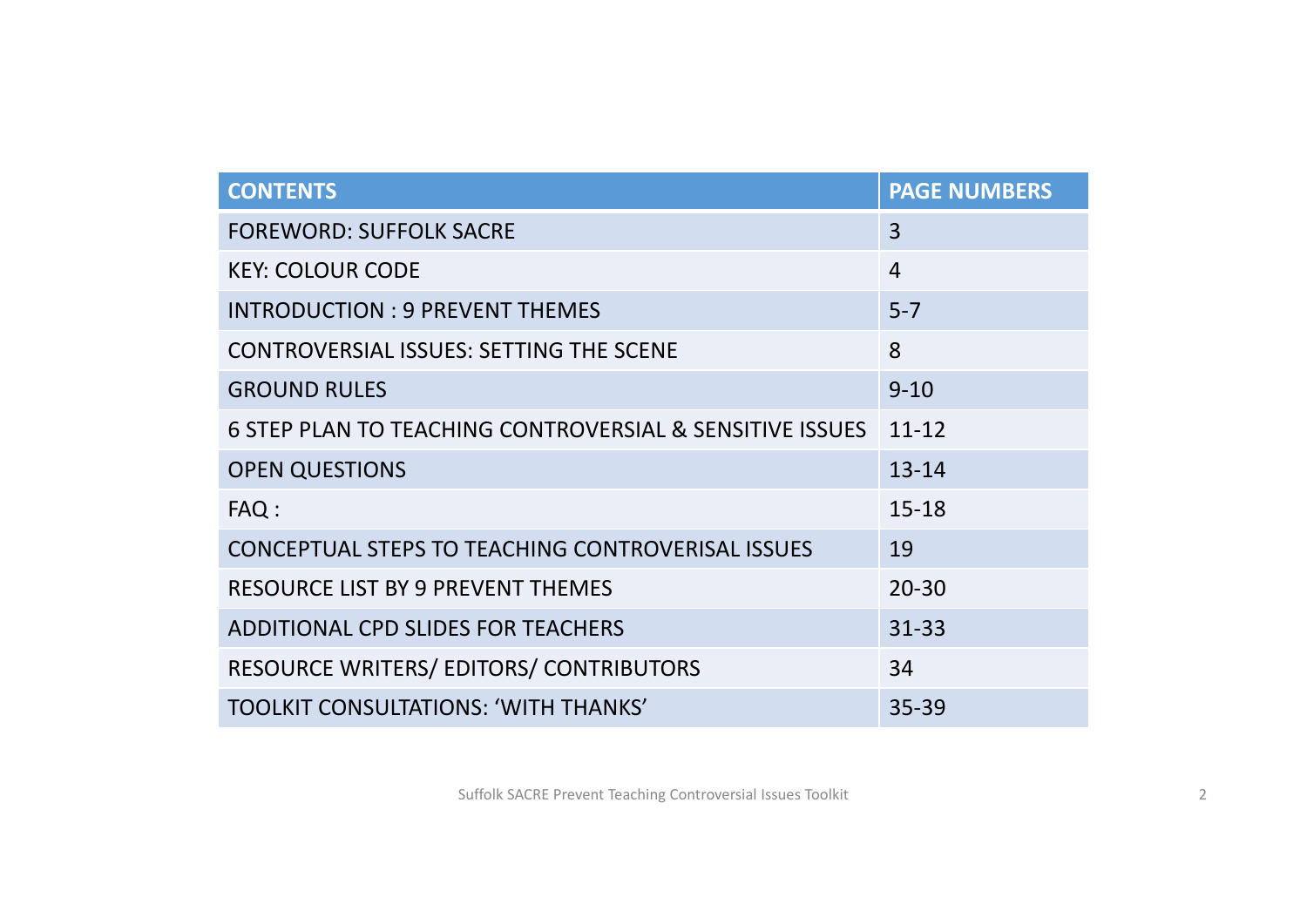# Teaching Controversial Issues Toolkit

**FOREWORD**: The **SACRE** writing team are experienced teachers and advisers of **SMSC**, **RE, Citizenship and PSHE**, subjects traditionally versed in the nuances and challenges of delivering sensitive and controversial issues in the classroom. They have teamed together with a talented group of classroom practitioners to create this toolkit.

**'The Teaching Controversial Issue Toolkit'** is a flexible, **non‐prescriptive** framework written **by teachers for classroom practitioners**. Its key purpose is to provide **<sup>a</sup> new and simple** methodology and a bank of exemplar resources to support teachers delivering controversial or sensitive issues; with a focus on Prevent themes.

The toolkit provides suggestions for **topics and conceptual steps** for delivering the themes in a sensitive and age appropriate way.

It does not intend to answer every question: neither does the toolkit endeavour to be the only answer. The cards have been designed to offer **flexibility:** they can be used in **assembly/ tutor time/ as lesson starters/ as lessons/ discussion themes** at drop‐down 

days: E.G. the British Values Game.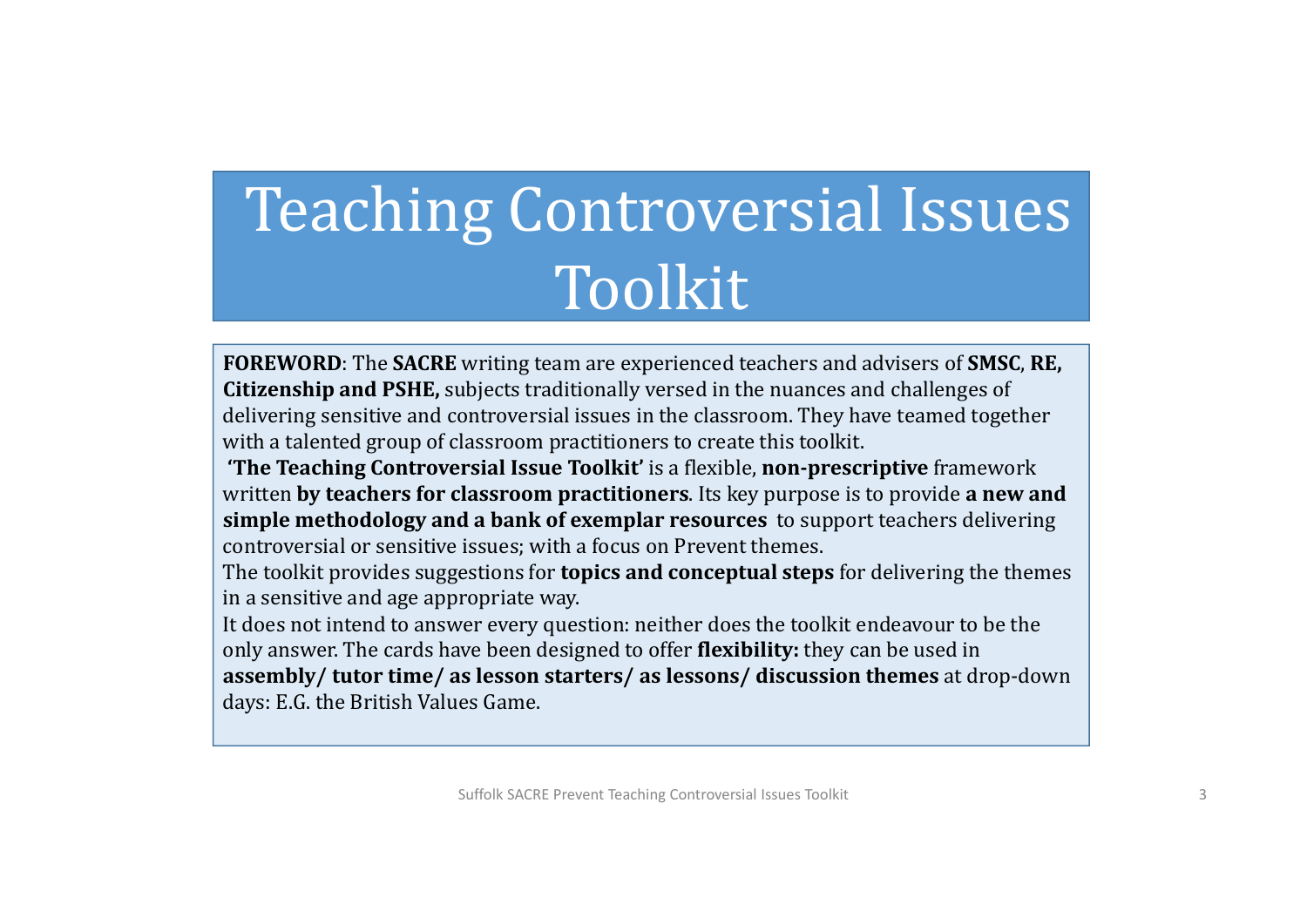Key to 'colours' andphrases applied in thedocument

## **Ground Rule: Listen**

# **Ground Rule : Secure/ Safe**

**Ground Rule : Respect**

**6 Step Plan:** framework for delivering controversial issues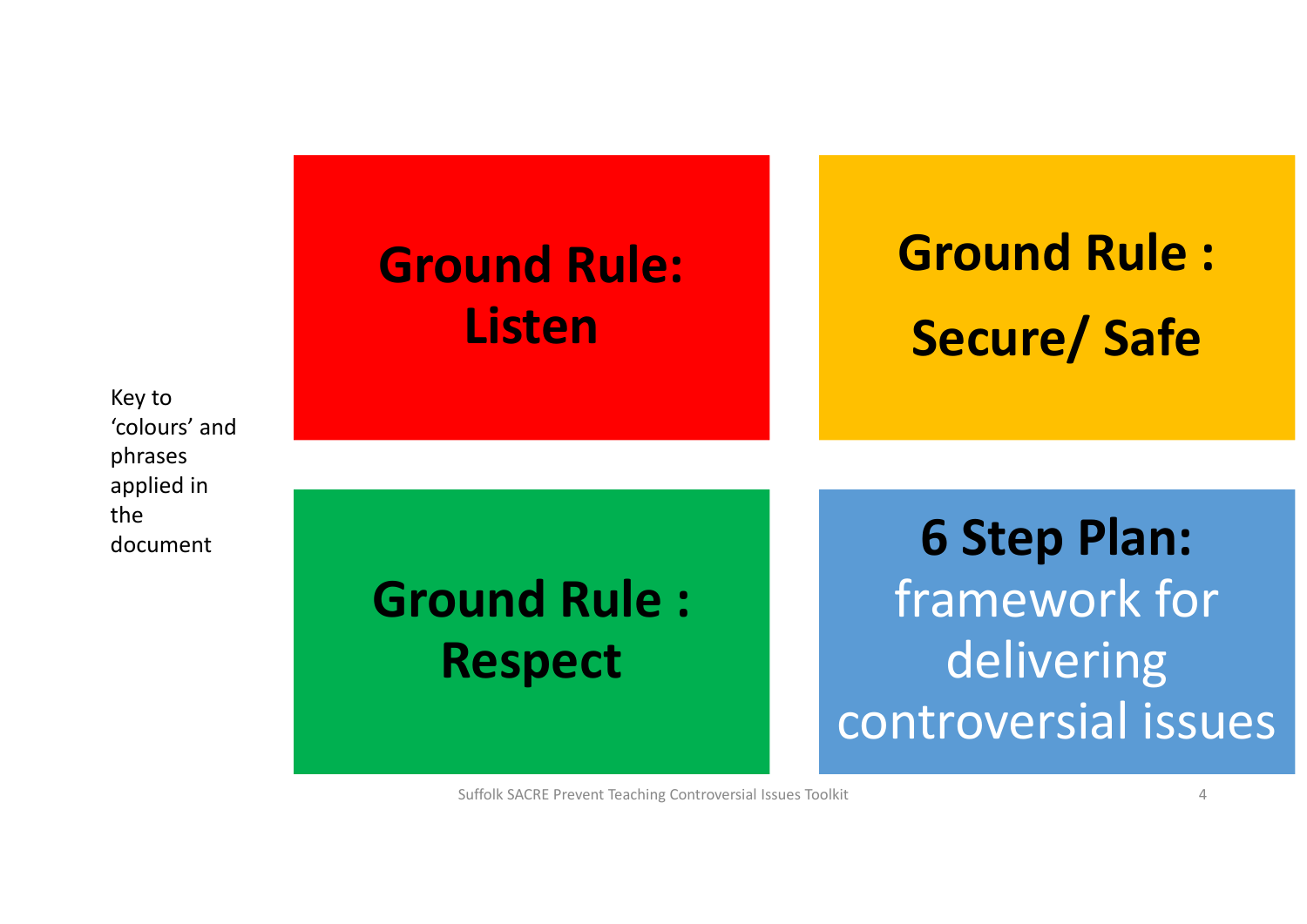# SACRE Prevent Partnership

L

S

R

### **SACRE**

**SMSC** in schools **supports and encourages dialogue**, rather than closing it down. Department for Education (DfE)

**' Good schools will already have been safeguarding children from extremism and promoting fundamental British values long before this duty came into force.**

'It is important to emphasise that the Prevent duty is not intended to stop debating controversial issues... On the contrary, schools should provide a safe space in which children, young people and staff can understand' the issues raised by the Prevent duty 'and develop the knowledge and skills to be able to challenge'.

**SACRE** were tasked to look at **9 'controversial' themes** linked to the Prevent duty that could be raised in the classroom as dialogue or discussion.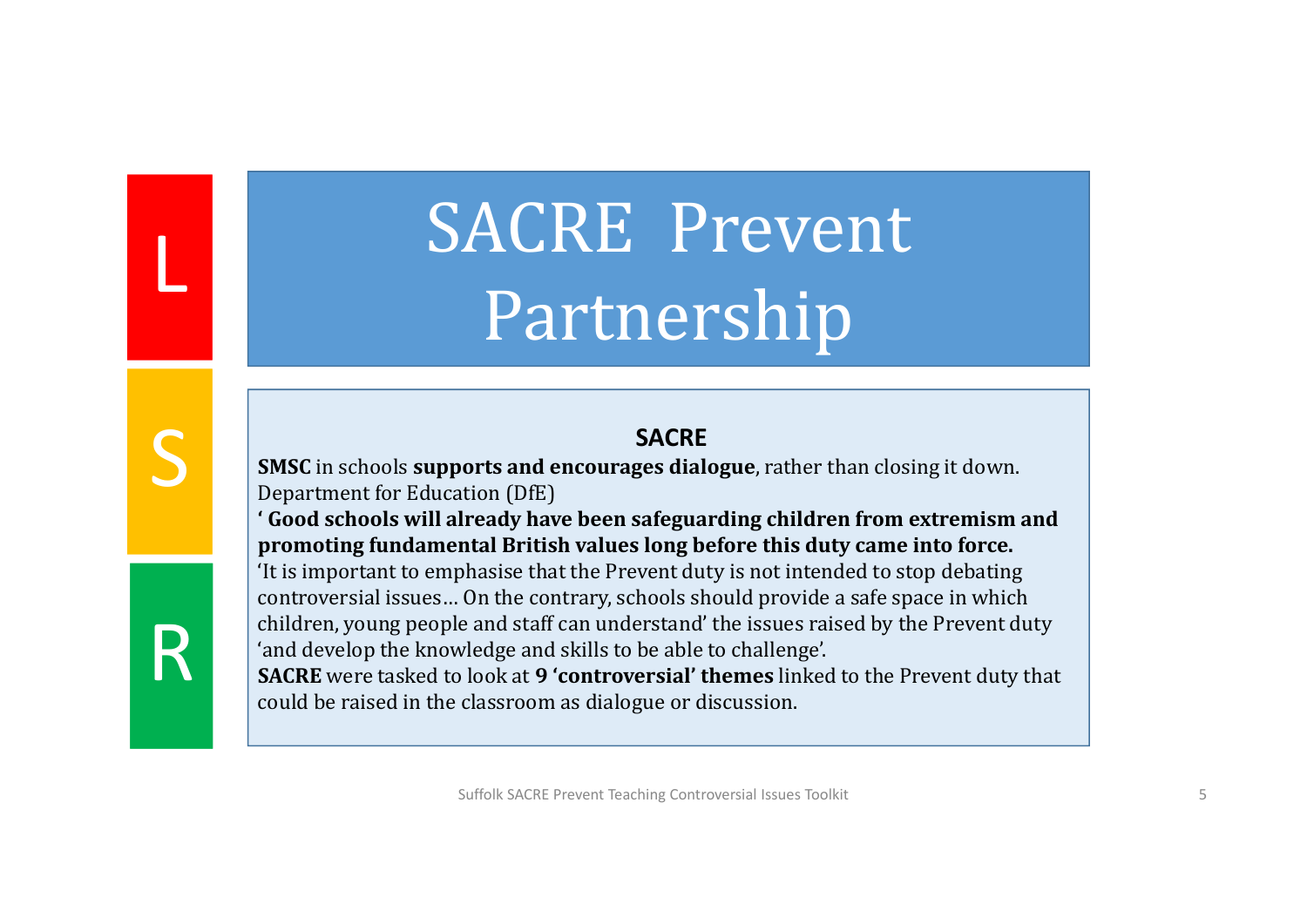The 9 **Prevent** themes covered by 'The Teaching Controversial Issues Toolkit' :

| Sense of<br><b>Belonging</b> | Terrorism           | Extremism                     |
|------------------------------|---------------------|-------------------------------|
| <b>Hate Crime</b>            | Tolerance           | <b>Being British</b>          |
| <b>Radicalisation</b>        | <b>World Events</b> | <b>Culture &amp;</b><br>Faith |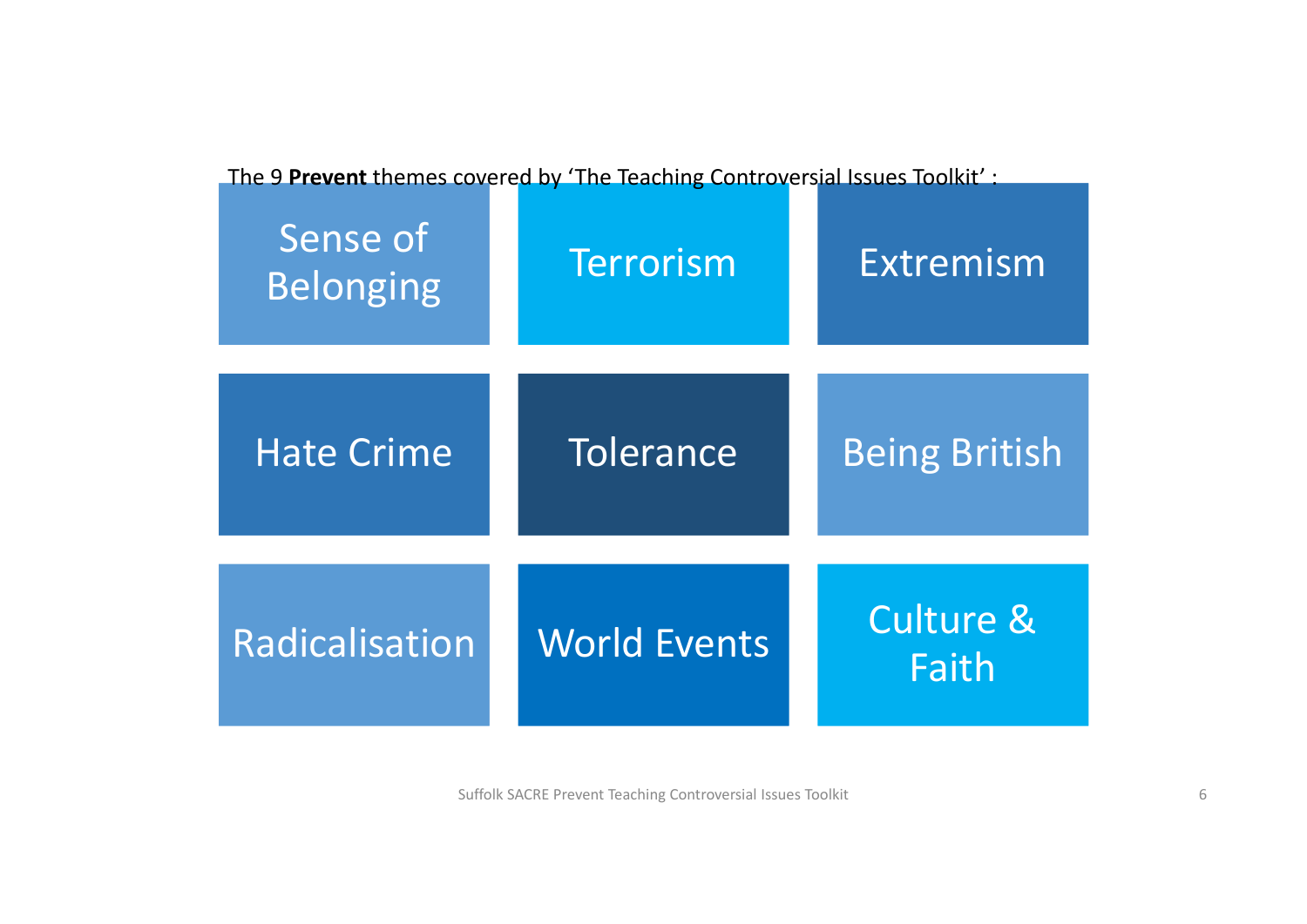| <b>Sense of Belonging: the sense</b><br>of being part of, and accepted by,<br>ones family, community and<br>society.                                                                                     | <b>Terrorism: organised violence</b><br>against innocent civilians to<br>command attention and instil<br>fear.                                              | <b>Extremism: vocal or active</b><br>opposition to fundamental<br>British values, including<br>democracy, rule of law, individual<br>liberty and mutual respect and<br>tolerance of different faiths and<br>beliefs.                                 |
|----------------------------------------------------------------------------------------------------------------------------------------------------------------------------------------------------------|-------------------------------------------------------------------------------------------------------------------------------------------------------------|------------------------------------------------------------------------------------------------------------------------------------------------------------------------------------------------------------------------------------------------------|
|                                                                                                                                                                                                          |                                                                                                                                                             |                                                                                                                                                                                                                                                      |
| <b>Hate Crime: a crime motivated</b><br>by racial or other prejudice,<br>typically one involving violence:<br>hostility directed at people<br>because of who they are or who<br>someone thinks they are. | <b>Tolerance:</b> is getting along with,<br>and having respect for, people<br>who are different.                                                            | <b>Being British: British Values:</b><br>a list of 5 qualities which people<br>living in Britain should follow: the<br>rule of law, democracy, mutual<br>respect, individual liberty and<br>tolerance of those with different<br>faiths and beliefs. |
|                                                                                                                                                                                                          |                                                                                                                                                             |                                                                                                                                                                                                                                                      |
| Radicalisation: when people<br>change to hold extreme views,<br>usually connected to politics or<br>religion; they may agree with<br>violent action to support their<br>beliefs.                         | <b>World Events: natural and</b><br>manmade situations that have a<br>far reaching impact on peoples<br>lives, both in the country of<br>origin and beyond. | <b>Culture &amp; Faith: the ideas,</b><br>customs and social behaviour of<br>a particular people or society,<br>and how it may, or may not,<br>relate to their religion.                                                                             |

### The 9 **Prevent** themes : **Definitions**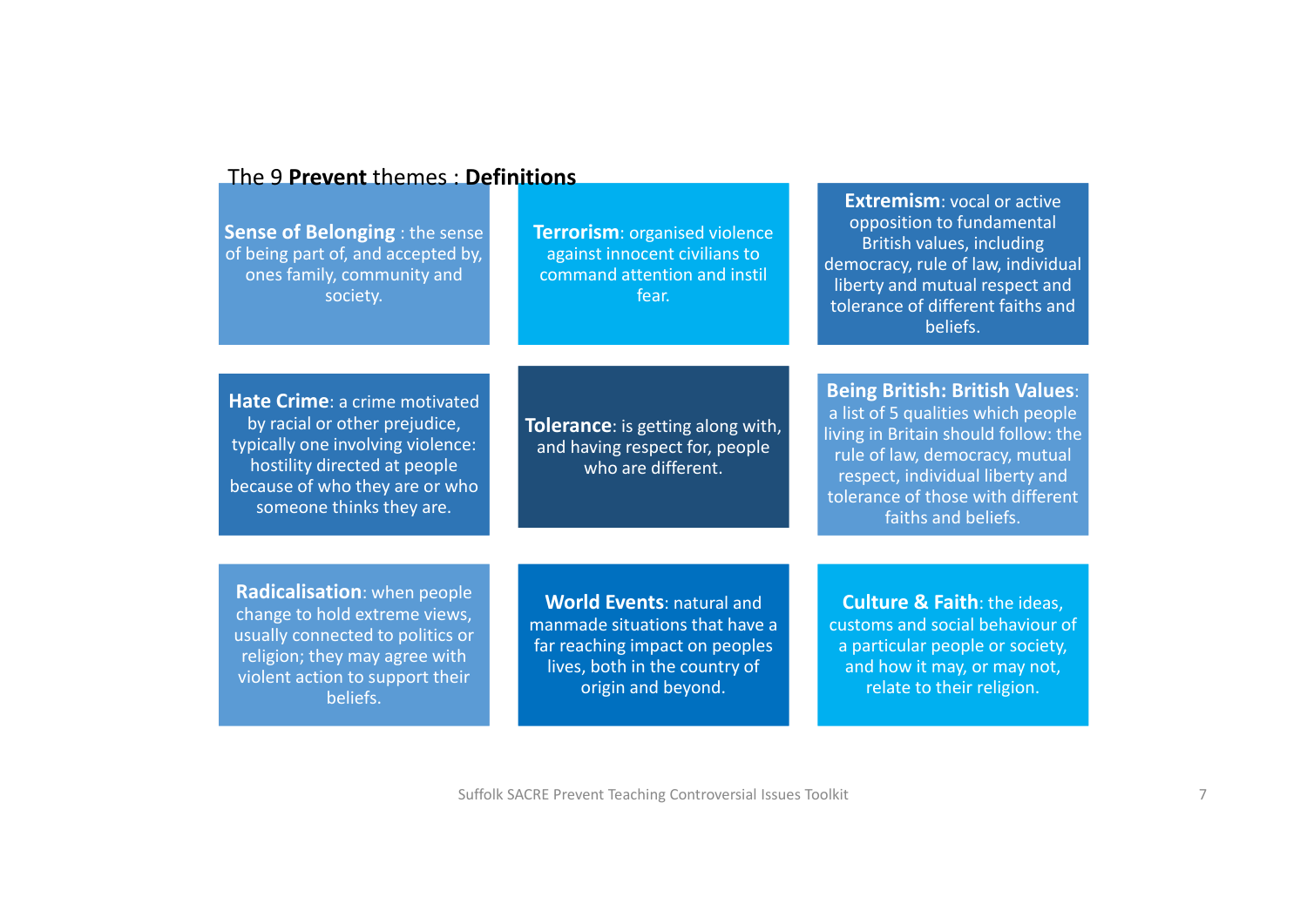### Controversial Issues: Setting the Scene

- **1. Careful planning and management** plays a particularly crucial role when teaching and learning involves students discussing sensitive or controversial issues in the classroom. The very nature of controversial topics can evoke thoughts and feelings at a very personal level. Students may feel uncomfortable, angry or unable to contribute. Try to re-focus the class on issues rather than opinions.
- 2. Plan **small groups** for discussion: use the 6 Step Plan.

L

S

R

- 3. The teacher/ tutor will need to **facilitate a balanced discussion**, and enable students to develop the skills to put their point across in a clear and respectful manner. Practice is key. **Model strategies & techniques**/ watch respected experienced teachers in subjects like RE where controversial topics are part of the curriculum.
- **4. Identify** potentially sensitive and controversial topics in your **curriculum planning**: alert students/ **parents** & provide an opportunity for them to raise concerns outside of the lesson before teaching. Provide links to Support Services.
- 5. Examine your **own stance**: aim to focus on the **'issue'** over your own opinion.
- **6.** Plenary: acknowledge the challenges associated with participating in this type of discussion and invite reflection and feedback to inform future teaching practice.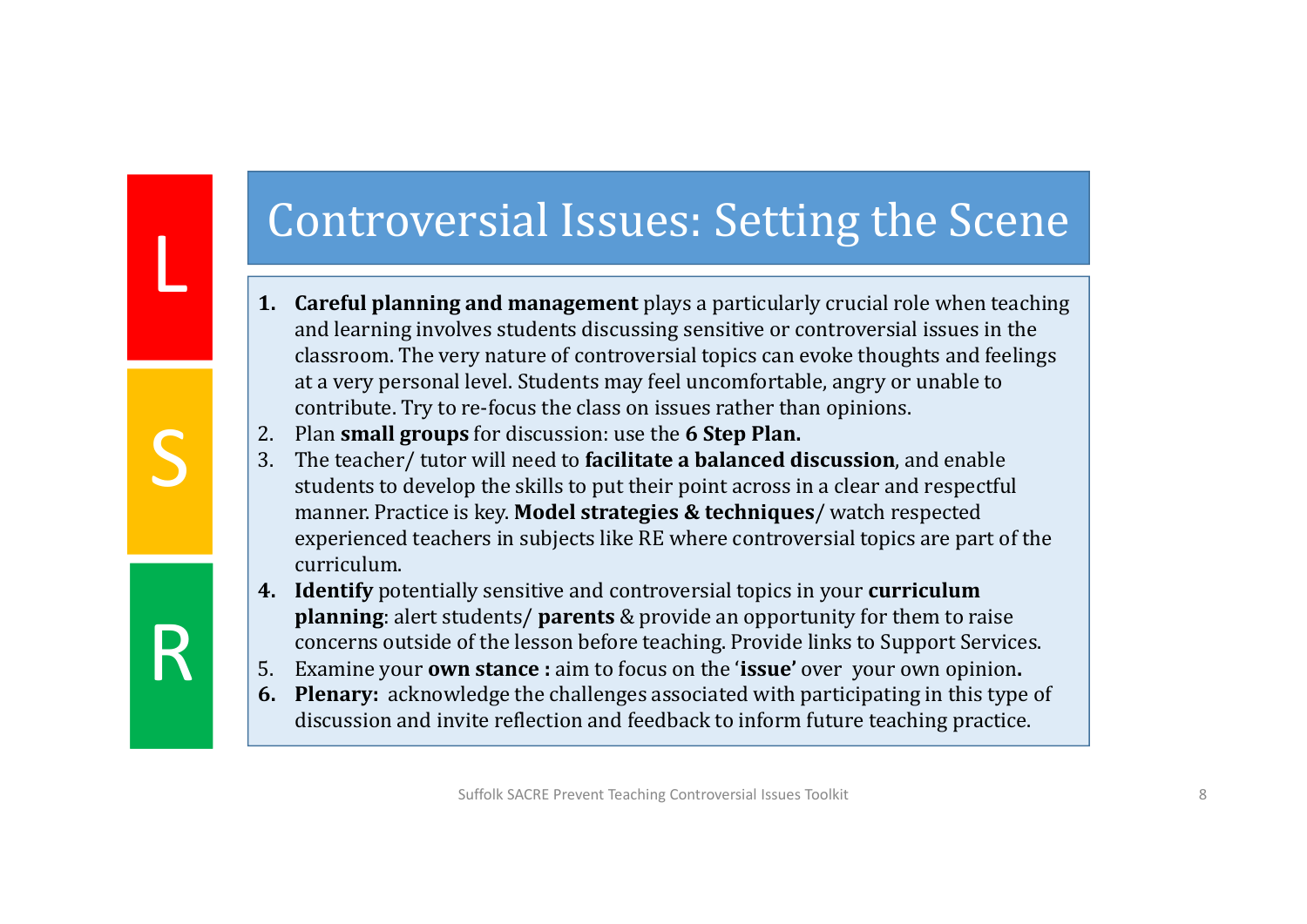# Ground Rules

L

S

R

**Objective:** To encourage the use of **'Ground Rules'** (**L, S & R**) as a successful way of creating a safe environment in which to open dialogue around sensitive and controversial issues. Familiarisation with using 'LISTEN, SECURE/ SAFE and RESPECT'.

**Definition:** The *ground rules* for something are the **basic principles** on which a dialogue about a controversial issue will be based: **'The class agrees the ground rules for the current topic to create the right environment to talk about difficult issues'.** (Ground Rules/ Circle Time: need to be age appropriate)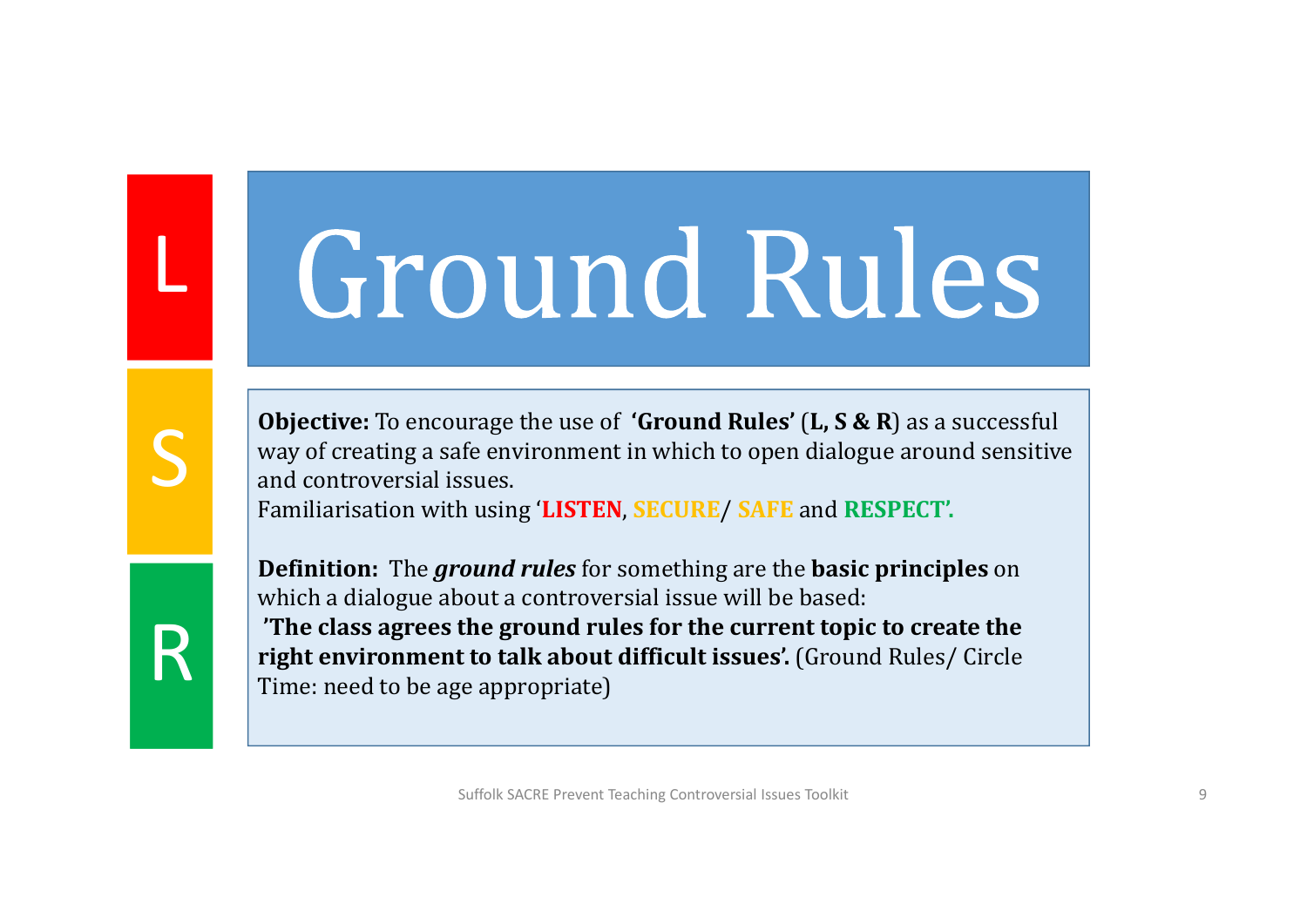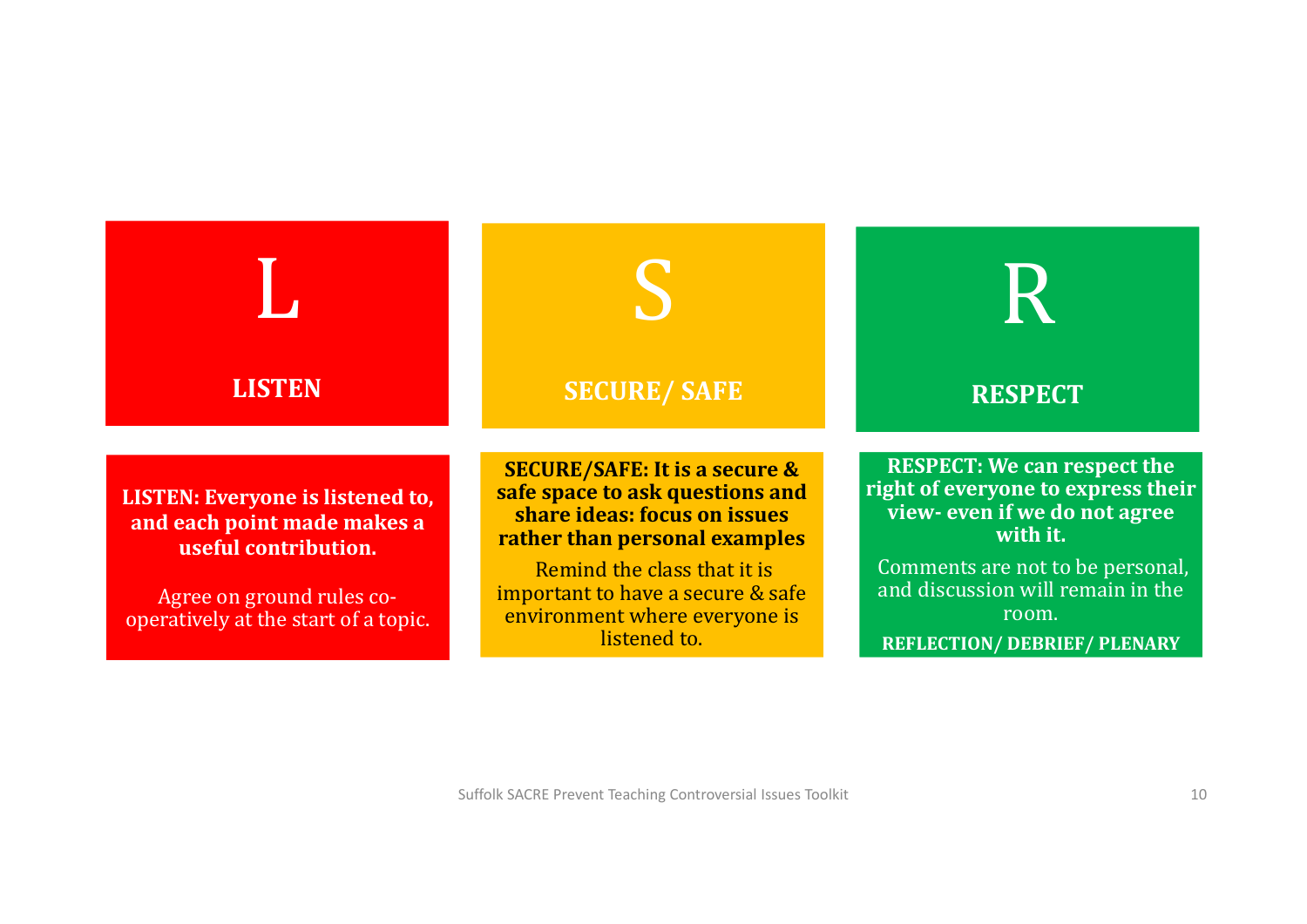### **'6 Step Plan' to Teaching Sensitive & Controversial Issues in the Classroom**

**The Suffolk SACRE '6 Step Plan'** has been designed to provide a structured and considered approach to opening dialogue around sensitive and controversial issues.

L

S

R

The 6 steps commence only when **Ground Rules** (LSR) have been agreed or **set.** The 6 Step Plan then begins ; by focusing on an **issue or source** rather than starting with requesting personal opinions.

The purpose of starting with a Big Question that focuses on an **issue** rather than an opinion is to distance everyone from having to state personal views from the outset. Step 2 encourages further distance: focusing on a **source** rather than opinion, allowing for further thought and raising different arguments. Sharing/ dialogue only begins at Step 5 when it is hoped that individuals will have had time to think before speaking. This creates a safer environment for discussion.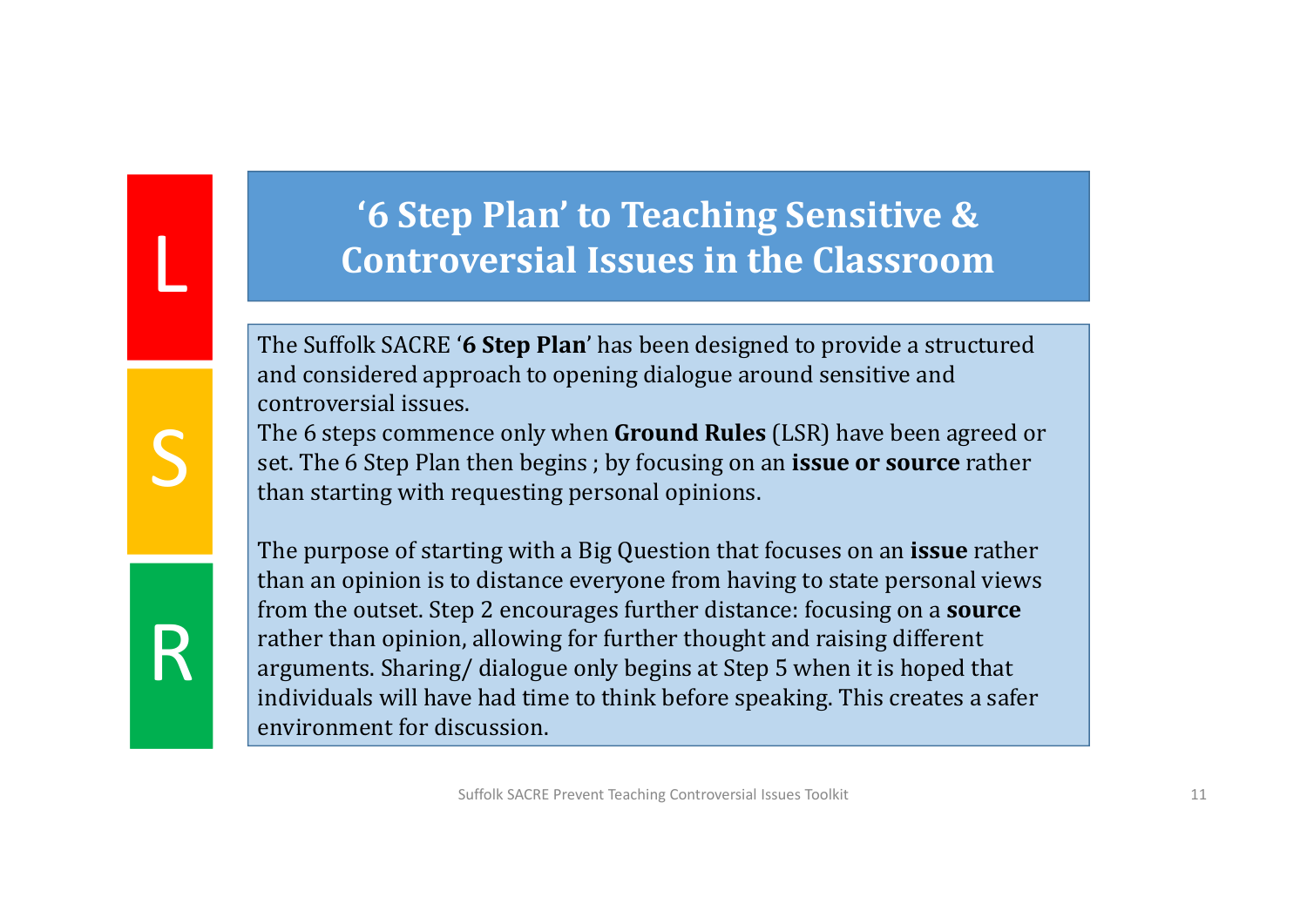6. REFLECTION/

EFLECTI

.<br>ف

 $\overline{\bigcirc}$ 

2. Introduce the 'Big<br>
2. Question': an open<br>
4. Guestion to get us thinking.<br>
5. Focus on an issue, not an<br>
2. Guestion. This is a safe way<br>
2. Controllary to start a discussion. 'Issue<br>
2. Guestion' a safe way to start a discussion. 'Issueover opinion'

2. SOURCES

a secondary source‐ discover variedviews/ perspectives (x3 at least) of an issue.

Stories, literature, poetry, faith quotes, Scripture, photos, historical statements, film, drama, role play, scenarios and podcasts.

SERCH TASKS Set an open question<br>
SEARCH TASKS based on the source to encourage students to think and research different ideas, before which different ideas, before writing and speaking. This

3. THINKING/  $\overline{\mathsf{S}}$ 

a chance to sort through and find evidence to support feelings and opinions before sharing.

S Plenary (debriefing) :<br>
S 'Today we have discussed<br>
I difficult issue & we have<br>
S found...'<br>
S Students to have time to<br>
I provide one thought as difficult issue & we have found….'

a

5. DIALOGUE/ SHARING

**DIALOGUE** 

 $\overline{5}$ 

SHARIN

Students to have time to provide one thought as they leave e.g. Wall of Wisdom/ evaluation sheet. Steer and direct dialogue<br>
Internal of open<br>
through the use of open<br>
questions. Dialogue can be small table discussions/ a group task/ a silent debate: small discussion groups are better than whole class. Provide 'sharing time'.

ME Written task: using<br>
thoughts gathered from<br>
step 1,2 & 3, students to<br>
write down their respor<br>
comments/ questions.<br>
NEXING THE COMMENT COMMENT COMMENTS<br>
SAILLY & 3, students to write down their response/ comments/ questions.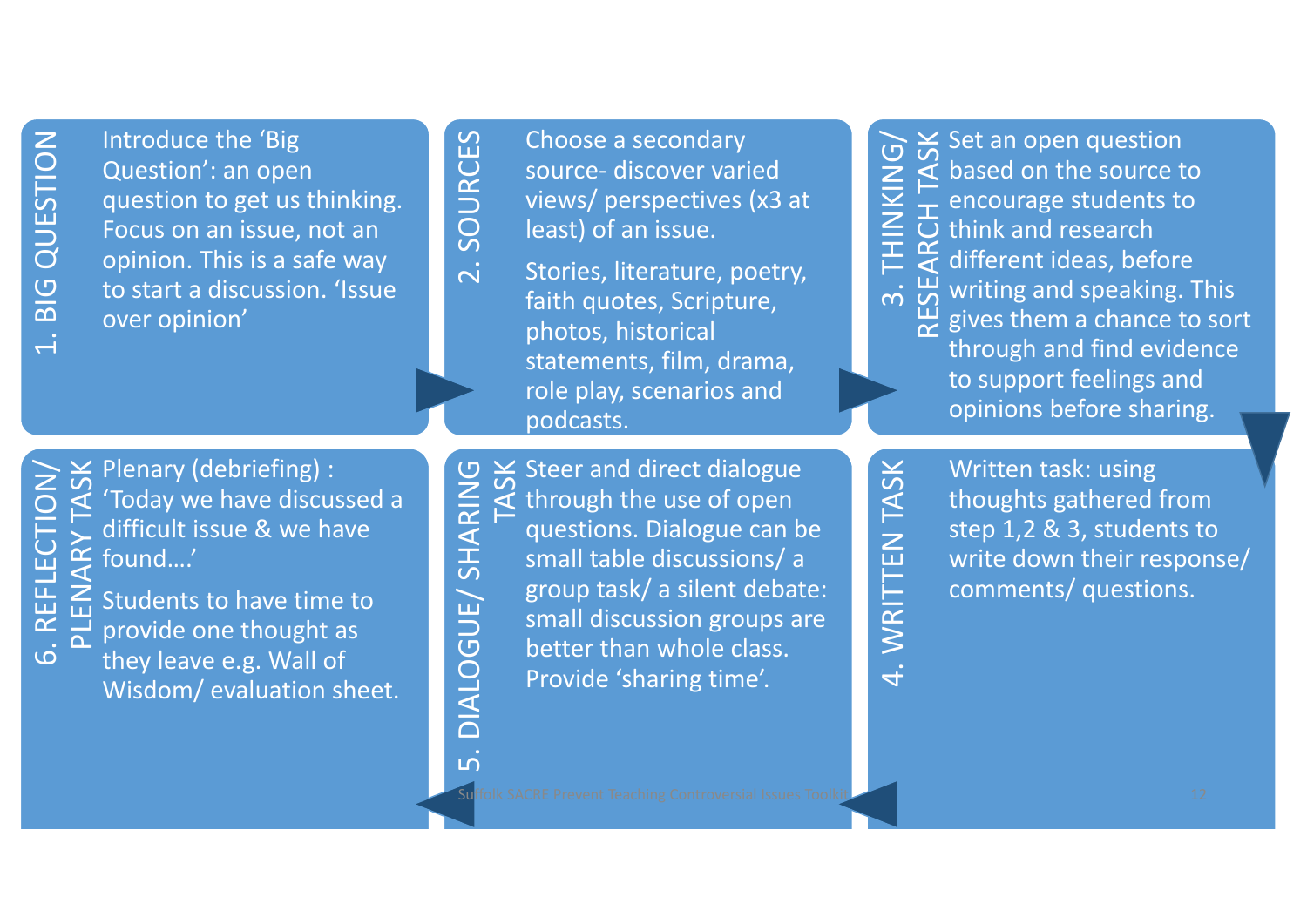# Open?

**Objective:** To encourage the use of **open questions** as a successful way of opening dialogue around sensitive and controversial issues.

**Definition:** An open question is a question that cannot be answered with a yes or no but requires a developed answer. Focus on issues, not opinions.

**Dialogue Tool‐Box Technique:** Open Questions

L

S

R

**Methodology:** Most teachers are very comfortable with asking open questions. The examples included may need to be adapted for your class. However, they are provided as a **starting point for staff and students** who may need a few ideas if they are new to asking questions in order to open dialogue around sensitive or controversial issues.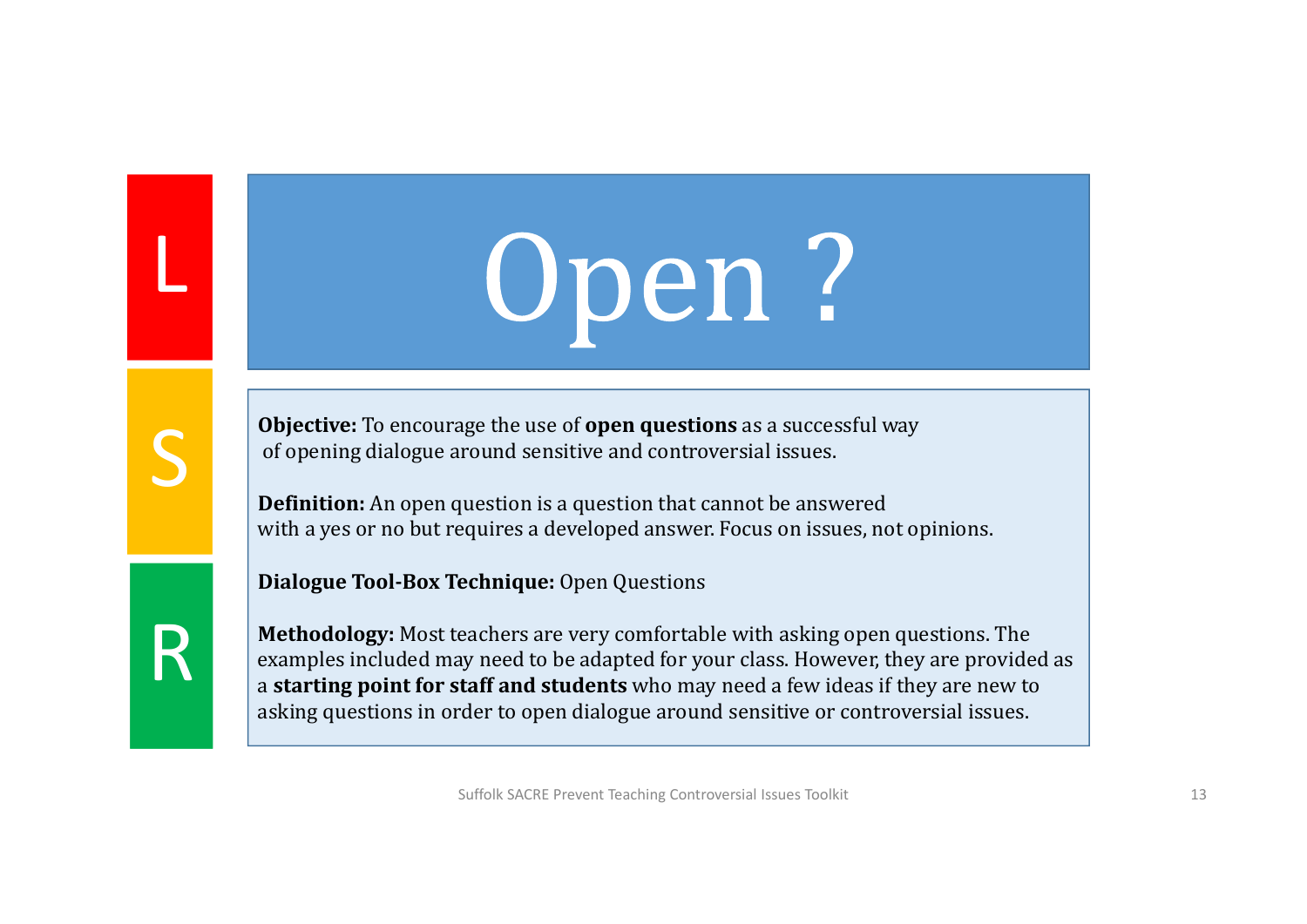# **Soult Unit Contribute Superiors**<br> **Contribute Superification**<br> **Contribute Superification**

# **Solutz Cuestions<br>
<b>COPEN SUBBER 2018 PEASONS**<br> **COPEN PEASONS**<br> **COPEN PEASONS**<br> **COPEN PEASONS**<br> **COPEN PEASONS**

# **Soluther open<br>
Bushions<br>
Bushions**<br> **C**<br> **Bushion**

\*

 $\begin{array}{ll}\n\bullet \quad \text{Can you explain that?} \\
\hline \quad \text{What do you think} \\
\bullet \quad \text{this source is about?} \\
\text{Can you give me an} \\
\bullet \quad \text{example of?} \\
\star \quad \text{What questions does}\n\end{array}$ 

this raise?

- 
- 
- 
- Why do think that this<br>  $\sum_{\substack{\text{this issue...}}}$ <br>
How do you know that<br>  $\sum_{\substack{\text{this issue...}}}$ <br>
What are your reasons?<br>
What evidence do you<br>
are that this issue...?<br>
What evidence do you<br>  $\sum_{\substack{\text{with } \text{the } \\ \text{the } \\ \text{the } \\ \text{the } \\ \text{the } \\ \text{the } \\ \$

\*



- 
- 
- 
- **can summarise?**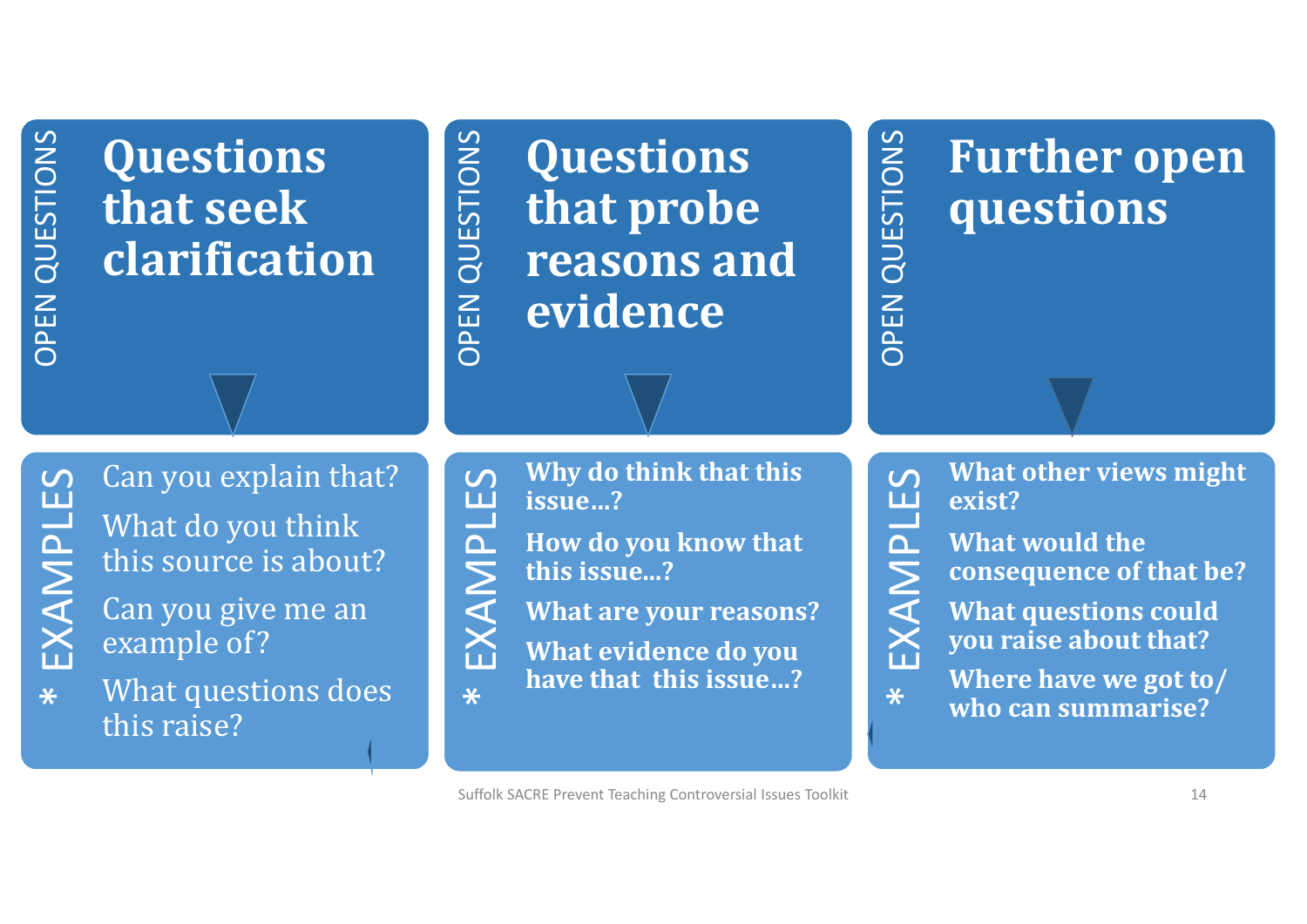

L

S

R

**During our consultations many questions were raised around teaching controversial and sensitive issues. Sometimes there are no set answers. However, there are useful principles and suggestions that can be considered, as well as some practical examples.**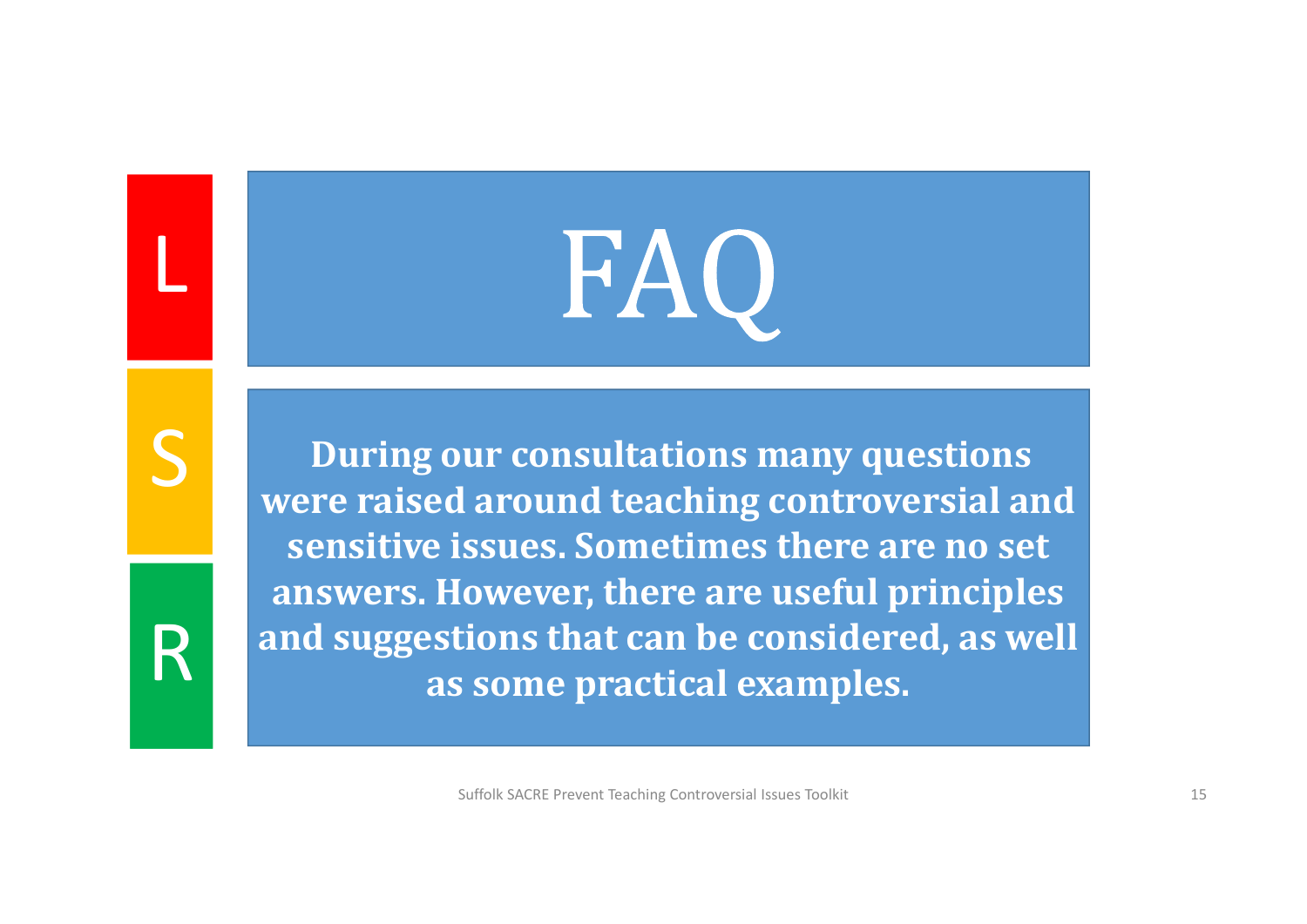FAQ How old should pupils be before raising these controversial topics? Are my Pupils too young?

FAQ We are a small rural Primary school with a 'Monoculture' how can I raise controversial topics that seem so alien and irrelevant to them?

There are no set rules: the answer often depends on factors such as personal experiences, maturity, context, resilience, conceptual & language development. parental support, school ethos.

Context and resilience are important factors to consider. However, we live in a wider world where the Prevent duty themes are prevalent, and as educators we nurture, prepare and build skills and resilience for this reality ; sensitively.

FAQ Raising topics like this will scare my pupils. How can I protect my pupils from unnecessary distress whilst building resilience and preparing them for life?

Teaching is a nurturing and caring profession, where the emotional and developmental needs of the students are forever in our thoughts. Building personal, social and emotional skills (PSHE) is key to developing coping strategies for students. Providing pastoral support and having systems in place to refer students if distressed are also important.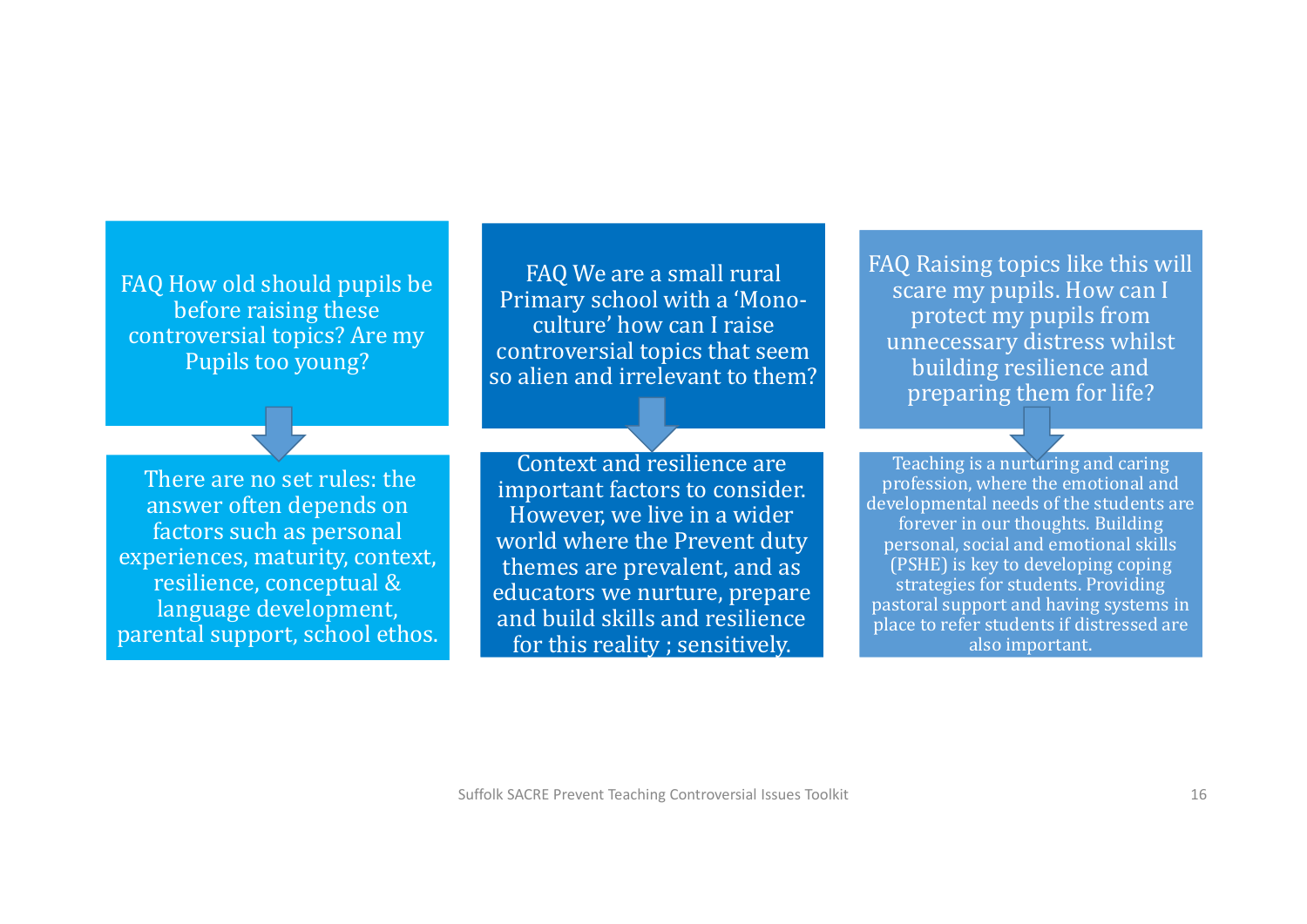**FAQ: How old should pupils be before raising these controversial topics? Are my pupils too young?**

There are no set rules: the answer often depends on factors such as personal experiences, maturity, context, resilience, conceptual & language development, parental support, school ethos.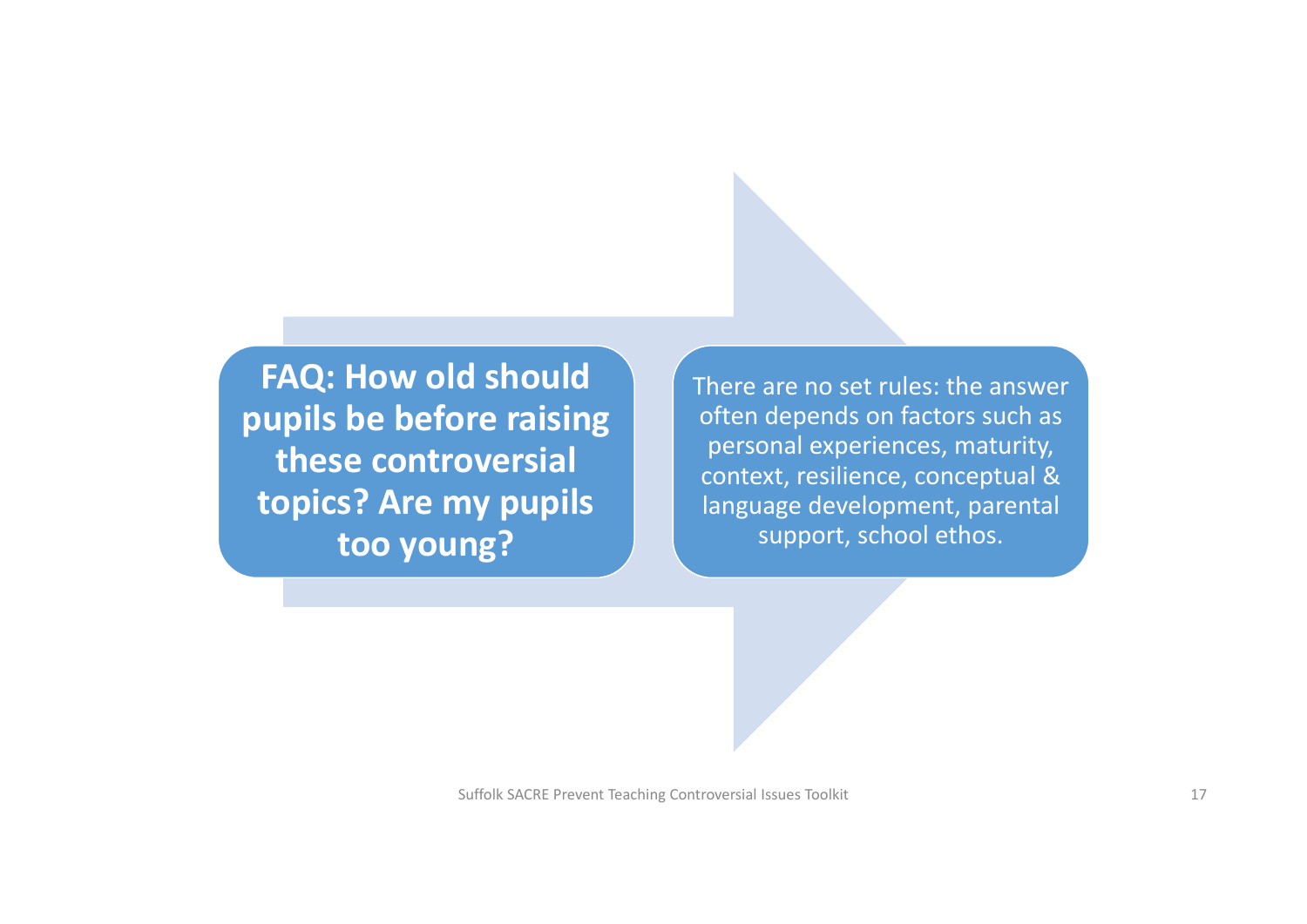# How old should pupils be before raising these controversial topics? Are my Pupils too young?

There are no set rules: the answer often depends on factors such as personal experiences, maturity, context, resilience, conceptual & language development, parental support and school ethos.

When designing a Scheme of Work keep in mind **'Conceptual Steps':** some topics like Belonging, Being British and Tolerance work well at KS 1 and can help to build resilience and skills to deal with later topics like Hate Crime, Radicalisation and Extremism. There are some useful **frameworks** that can be used for guidance:

The Suffolk Agreed Syllabus (SACRE www.suffolklearning.co.uk)

L

S

R

Lets Talk About It ( www.ltai.info ) is a useful framework at Secondary level.

The PSHE Association (www.pshe-association.org.uk) for all Key Stages.

BBC Bitesize (*www.bbc.co.uk/education*) offers clear headings/ appropriate language and themes by all key stages.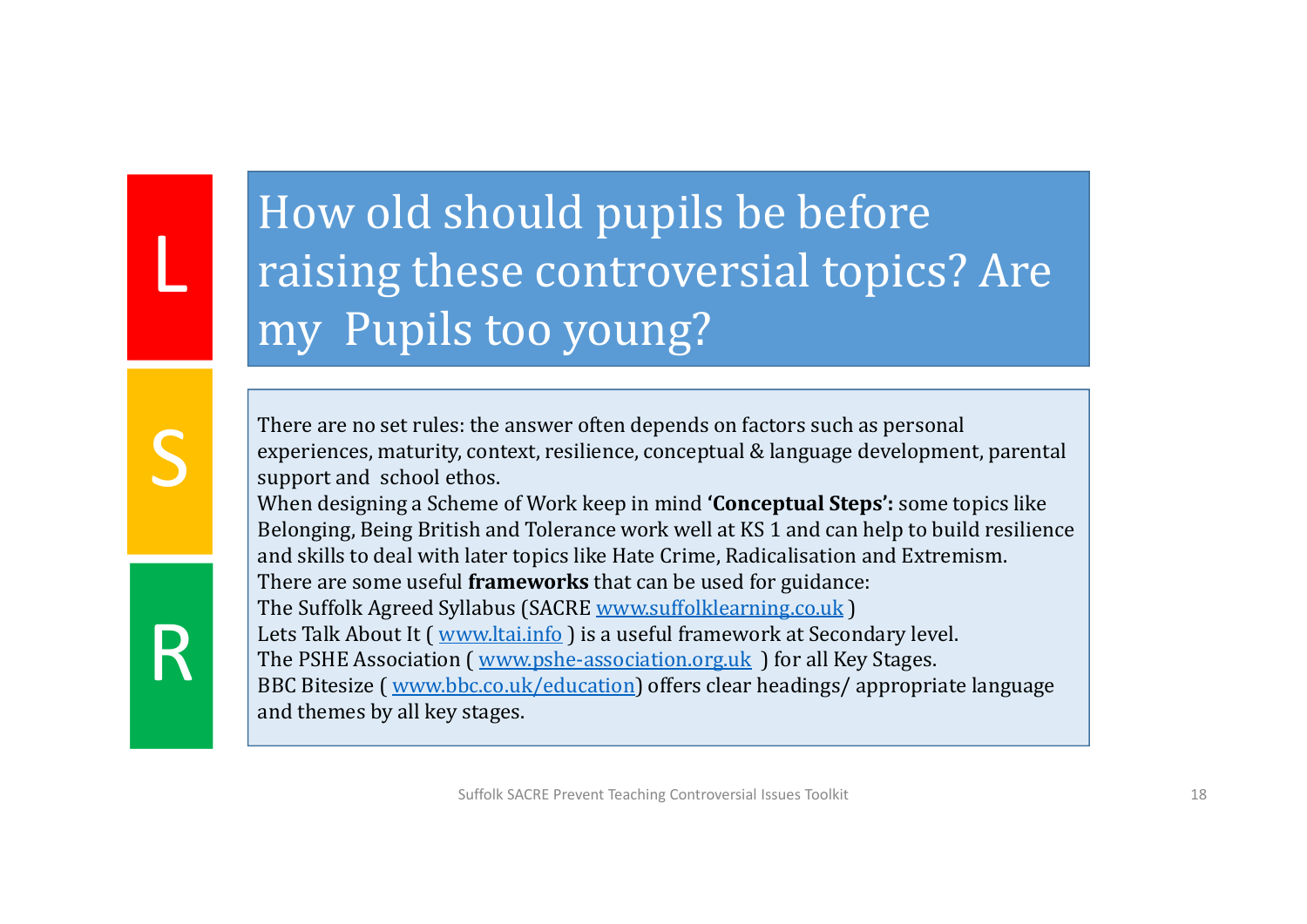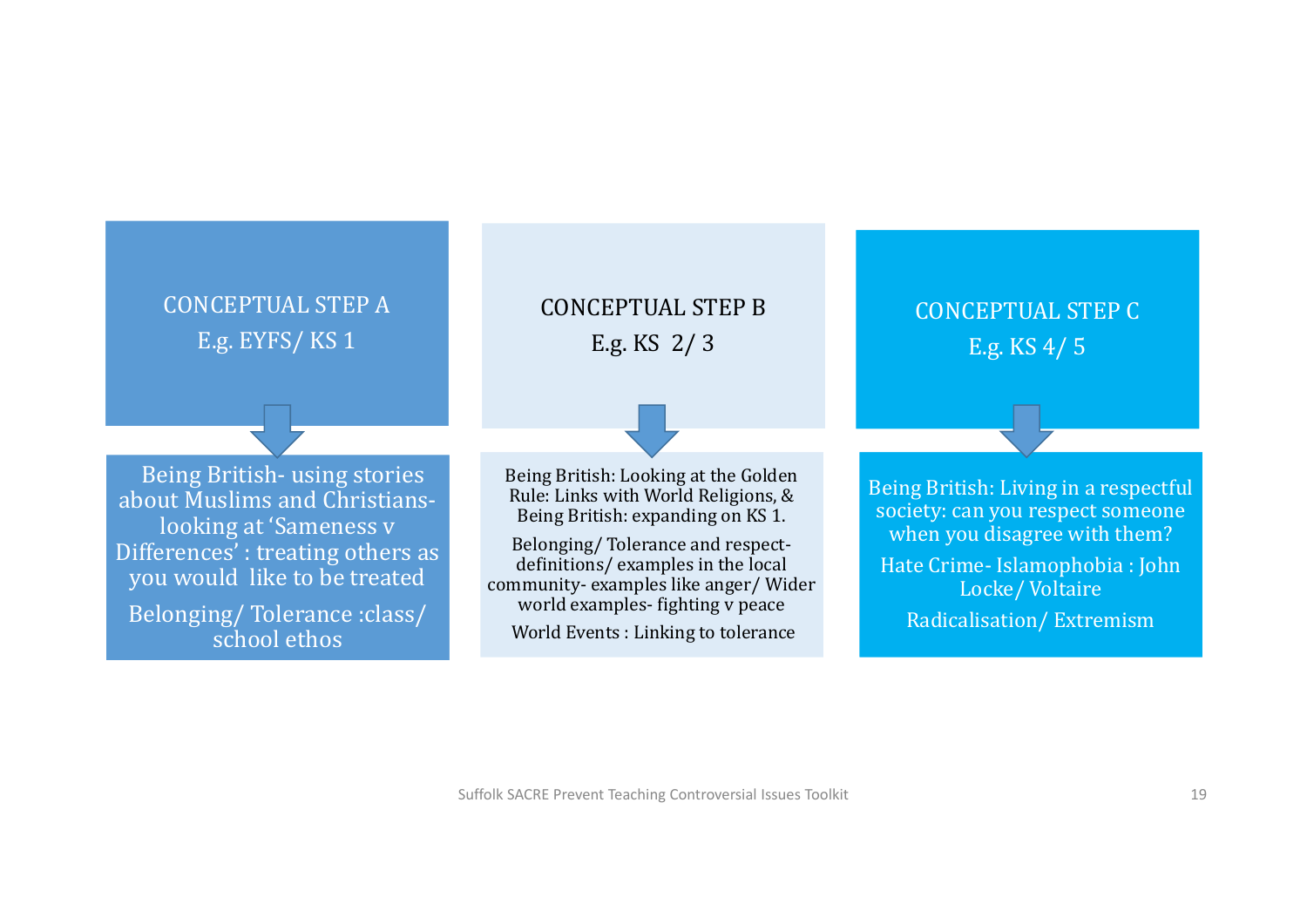# Resource List

### **List of Government resources useful for schools:**

L

S

R

www.gov.uk/government/uploads/system/uploads/attachment\_data/file/38 0595/SMSC\_Guidance\_Maintained\_Schools.pdf

SMSC Guidance: January 2015 Ofsted Handbook www.gov.uk : The Prevent Duty : Departmental advice for school and childcare providers June 2015 www.gov.uk : Revised Prevent Duty guidance for England and Wales July 2015

Further guidance: Lets Talk About It: Working Together to Prevent Terrorism: www.ltai.info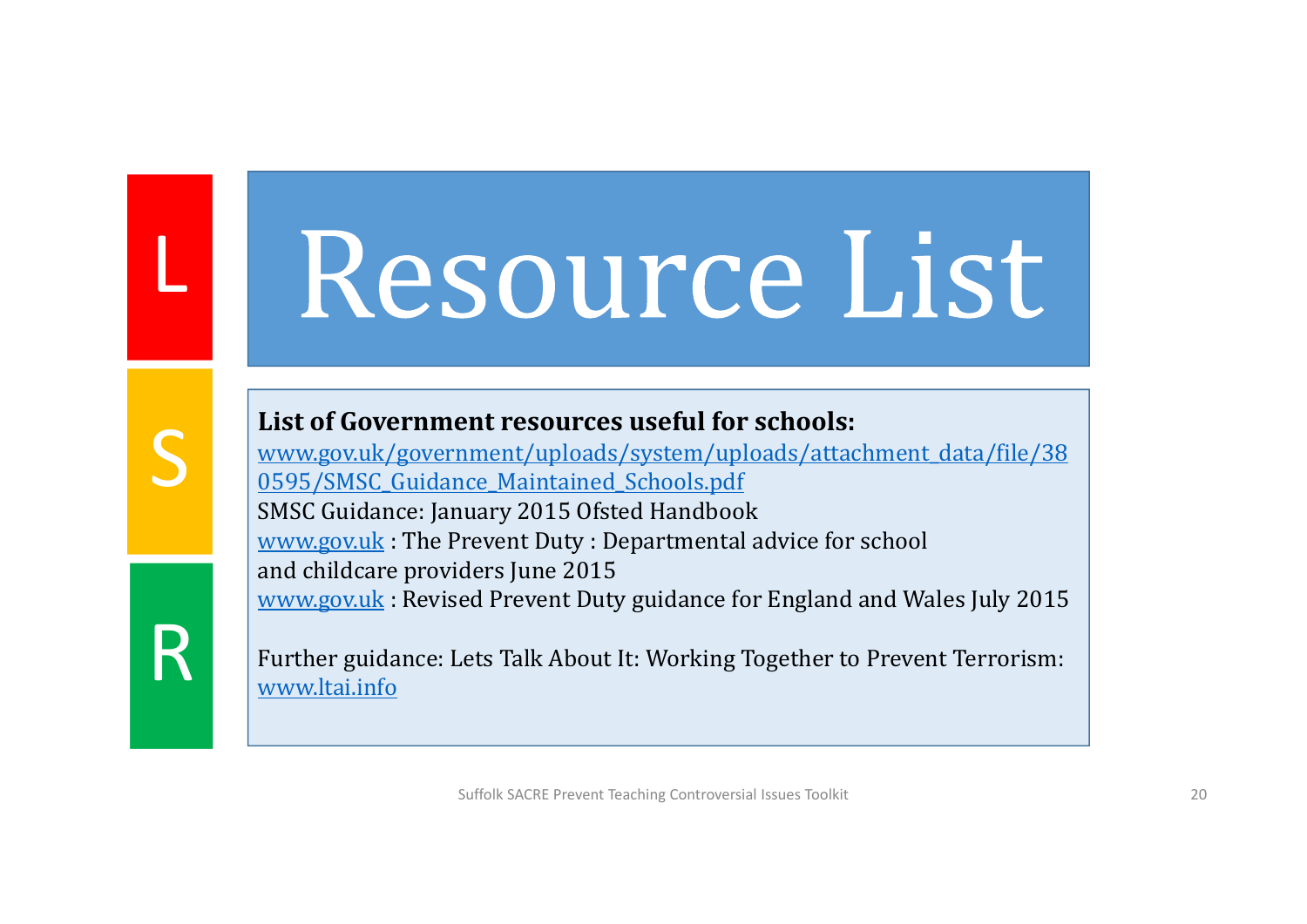# Resource List : Tool Box Techniques

| <b>Teachers Notes/ For</b><br><b>Comments</b> | all KS        | TITLE: Dialogue/ discussion/ small group : ISBN/ LINK<br><b>Tool Box Techniques</b>                                                                                  |                | PAGE/<br><b>TASK</b> |
|-----------------------------------------------|---------------|----------------------------------------------------------------------------------------------------------------------------------------------------------------------|----------------|----------------------|
|                                               | For<br>all KS | <b>Participation: Spice It Up: Practical tools</b><br>for engaging children and young people :<br><b>Save the Children</b>                                           | 1-84187-062-5  | <b>All</b>           |
|                                               | For<br>all KS | 101 Great Ideas: Strategies for spiritual<br>and moral development in the RE<br>classroom: lots of techniques to use for<br>dialogue and small group work. RE Today. | 978-1905893751 | All                  |
|                                               |               |                                                                                                                                                                      |                |                      |
|                                               |               | Suffolk SACRE Prevent Teaching Controversial Issues Toolkit                                                                                                          |                | 21                   |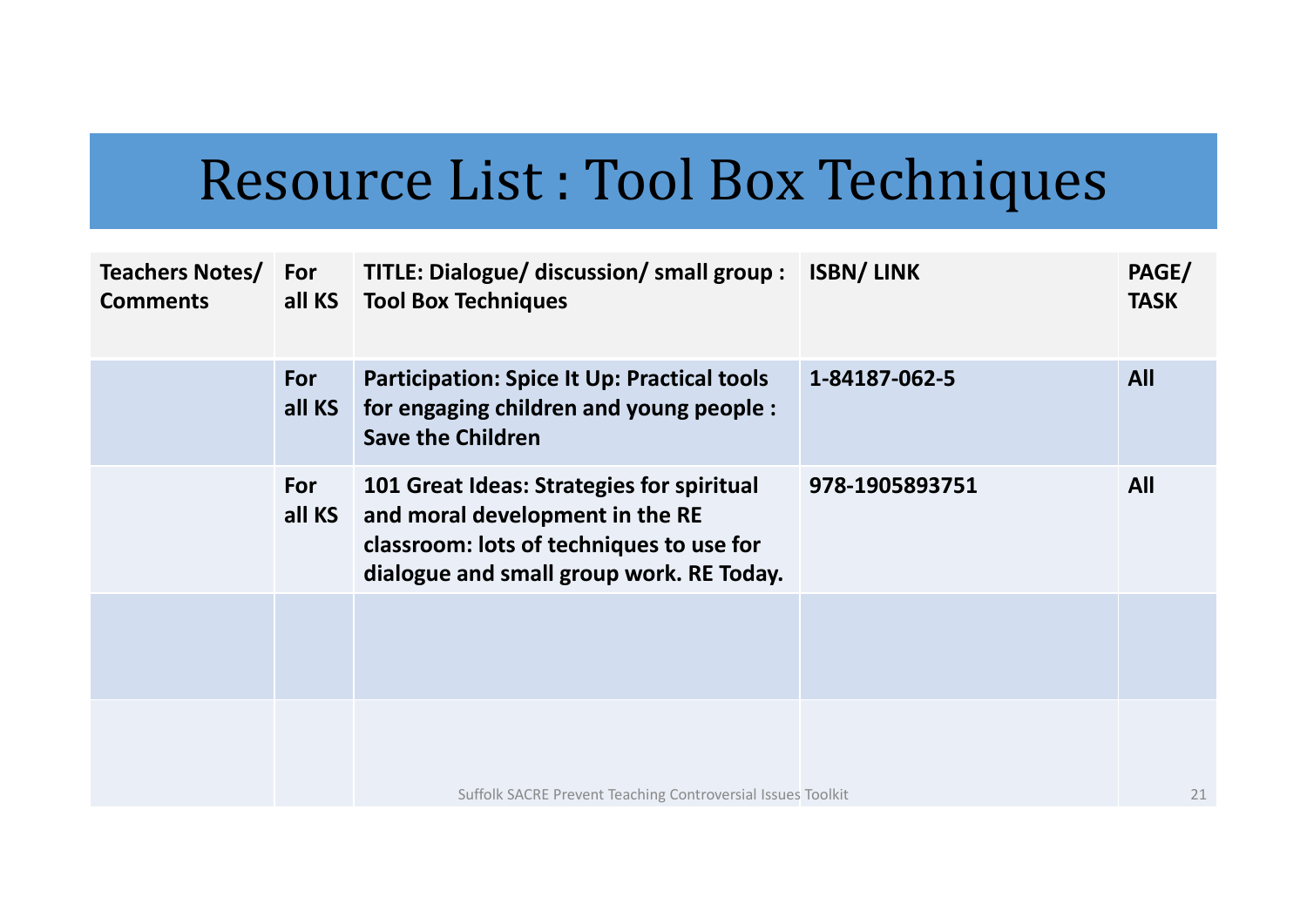# Resource List: Sense of Belonging

| <b>Teachers Notes/KS</b><br><b>Comments</b> |                                      | <b>TITLE: Belonging</b>                                                                                                                                                                 | <b>ISBN/LINK</b>        | PAGE/<br><b>TASK</b>           |
|---------------------------------------------|--------------------------------------|-----------------------------------------------------------------------------------------------------------------------------------------------------------------------------------------|-------------------------|--------------------------------|
|                                             | <b>AGE</b><br>$4 - 7/$<br><b>KS1</b> | <b>Opening Up Belonging: Learning from</b><br>religion: RE Today: Stories of belonging in<br>4 religions                                                                                | 978-1-905893-36-2       | $P2 - 12$                      |
|                                             | KS <sub>2</sub>                      | <b>Opening Up Belonging: Learning from</b><br>religion: RE Today: Belonging through<br>fiction and creative writing                                                                     | 978-1-905893-36-2       | $P22 - 23$                     |
|                                             | KS <sub>3</sub>                      | <b>BBC Bitesize: Religious Studies section:</b><br><b>Topic- Practices and Belonging by each</b><br>faith group: useful for research task on<br>faith and belonging.                    | www.bbc.co.uk/education | <b>RS</b><br>KS <sub>3</sub>   |
|                                             | <b>KS4</b>                           | <b>BBC Bitesize GCSE section on Religious</b><br><b>Studies: looks at Practises and Belonging</b><br>under each Religion<br>Suffolk SACRE Prevent Teaching Controversial Issues Toolkit | www.bbc.co.uk/eduction  | <b>RS</b><br><b>GCSE</b><br>22 |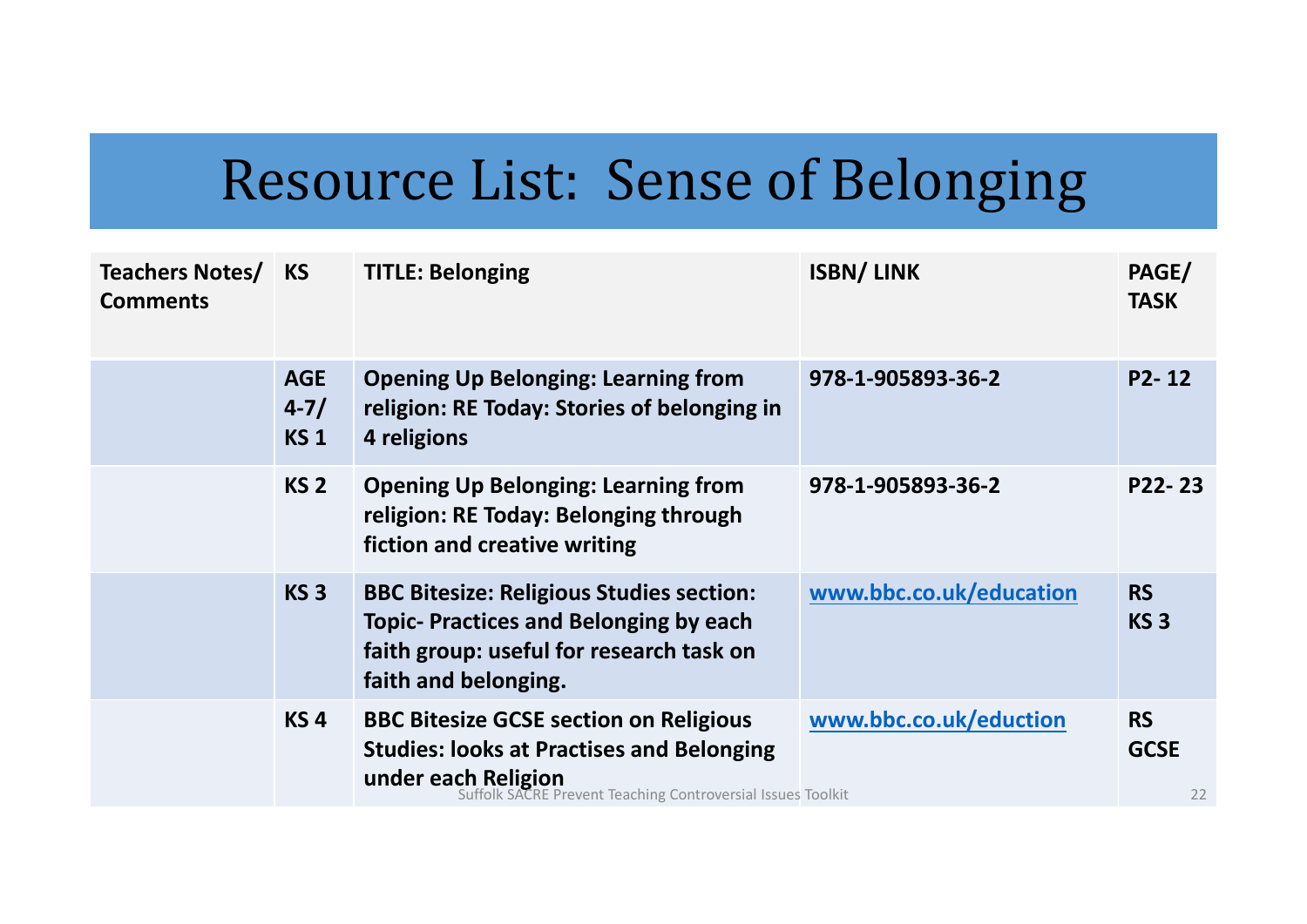# Resource List: TERRORISM

| <b>Teachers Notes/KS</b><br><b>Comments</b> |                  | <b>TITLE: Terrorism</b>                                                                                                                         | <b>ISBN/LINK</b>        | PAGE/<br><b>TASK</b>                         |
|---------------------------------------------|------------------|-------------------------------------------------------------------------------------------------------------------------------------------------|-------------------------|----------------------------------------------|
|                                             | <b>KS</b><br>1/2 | <b>BBC Bitesize Education: PSHE section:</b><br><b>Conflict Resolution and Mediation Class</b><br>Clips: How can you cope with feeling<br>angry | www.bbc.co.uk/education | <b>PSHE</b><br><b>KS1</b><br>KS <sub>2</sub> |
|                                             | <b>KS</b><br>4/5 | Lets Talk About It www.ltai.info: film clip:<br>A Community Response to Extremism                                                               | www.ltai.info           | <b>Resources</b><br>tab                      |
|                                             | <b>KS4</b>       | Relationships: Stereotypes, prejudice &<br>discrimination class clips                                                                           | www.bbc.co.uk/education | <b>PSHE</b><br>KS4                           |
|                                             | <b>KS4</b>       | <b>BBC Bitesize GCSE Religious Studies</b><br>section: War and Peace<br>Suffolk SACRE Prevent Teaching Controversial Issues Toolkit             | www.bbc.co.uk/education | <b>RS</b><br><b>GCSE</b><br>23               |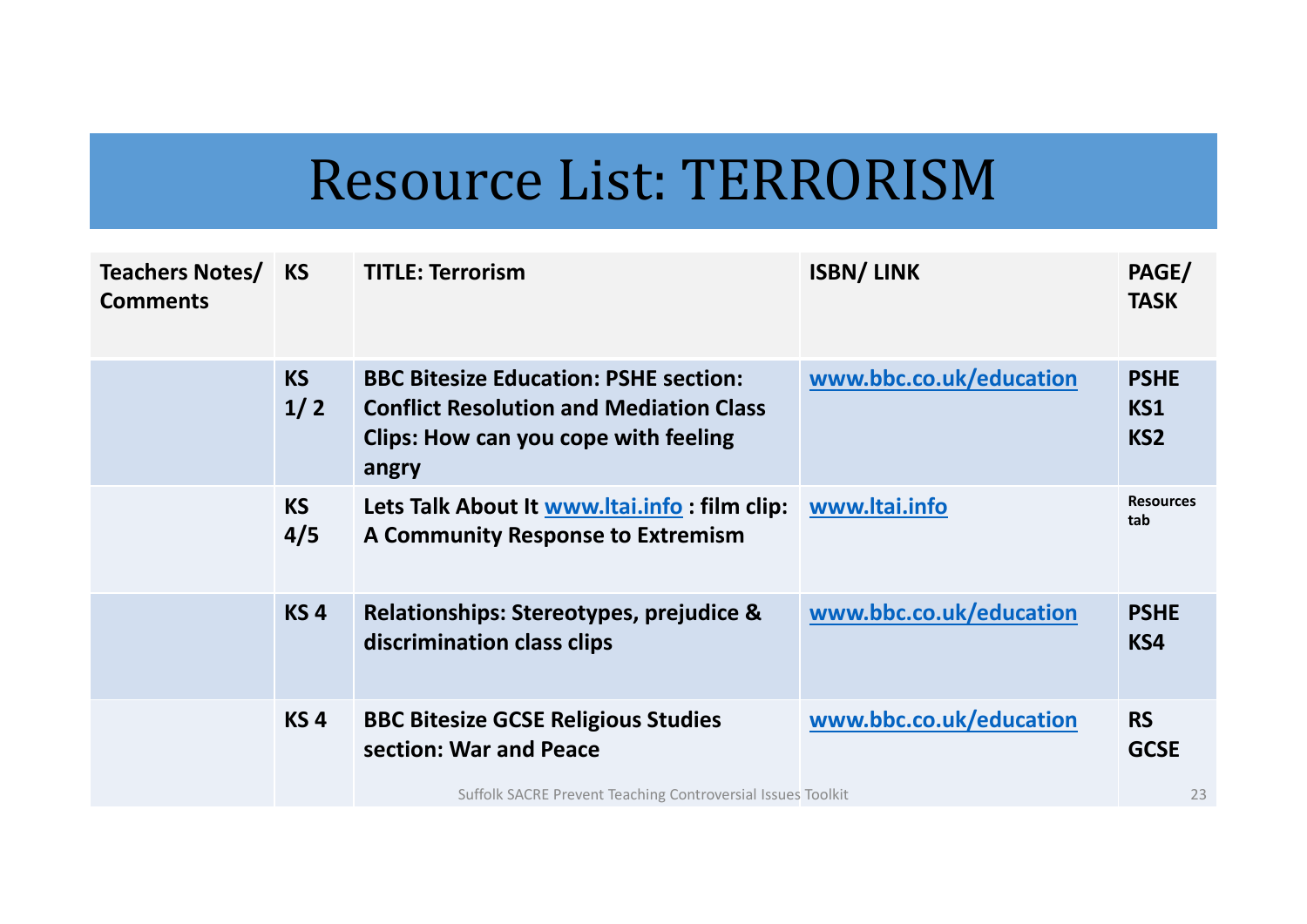# Resource List: TOLERANCE

| <b>Tolerance</b><br><b>Teachers Notes/</b><br><b>Comments</b> | <b>KS</b>          | <b>TITLE: Tolerance</b><br>Please also refer to 'SEAL' resources on<br>building emotional resilience: all KS                                                                                                                           | <b>ISBN/LINK</b>        | PAGE/<br><b>TASK</b> |
|---------------------------------------------------------------|--------------------|----------------------------------------------------------------------------------------------------------------------------------------------------------------------------------------------------------------------------------------|-------------------------|----------------------|
|                                                               | <b>KS1</b>         | <b>Religious Education &amp; British Values-RE</b><br>Today : We are all the same; we are all<br>different.                                                                                                                            | 978-1-910261-10-1       | p18                  |
|                                                               | <b>KS 2</b>        | <b>Religious Education &amp; British Values-RE</b><br>Today: The Golden Rule: treat others as<br>you wish to be treated                                                                                                                | 978-1-910261-10-1       | p21                  |
|                                                               | <b>KS</b><br>3/4   | <b>Religious Education &amp; British Values-RE</b><br><b>Today: Tolerance and Respect:</b><br>Islamophobia: agreeing to disagree                                                                                                       | 978-1-910261-10-1       | <b>P40-50</b>        |
|                                                               | <b>KS</b><br>1/2/3 | <b>BBC Bitesize: PSHE- Conflict Resolution</b><br>and Mediation Class Clips: seeing both<br>sides of a story: PSHE-Differences and<br>Suffolk SACRE Prevent Teaching Controversial Issues Toolkit<br>Similarities: Experiencing racism | www.bbc.co.uk/education | <b>PSHE</b><br>24    |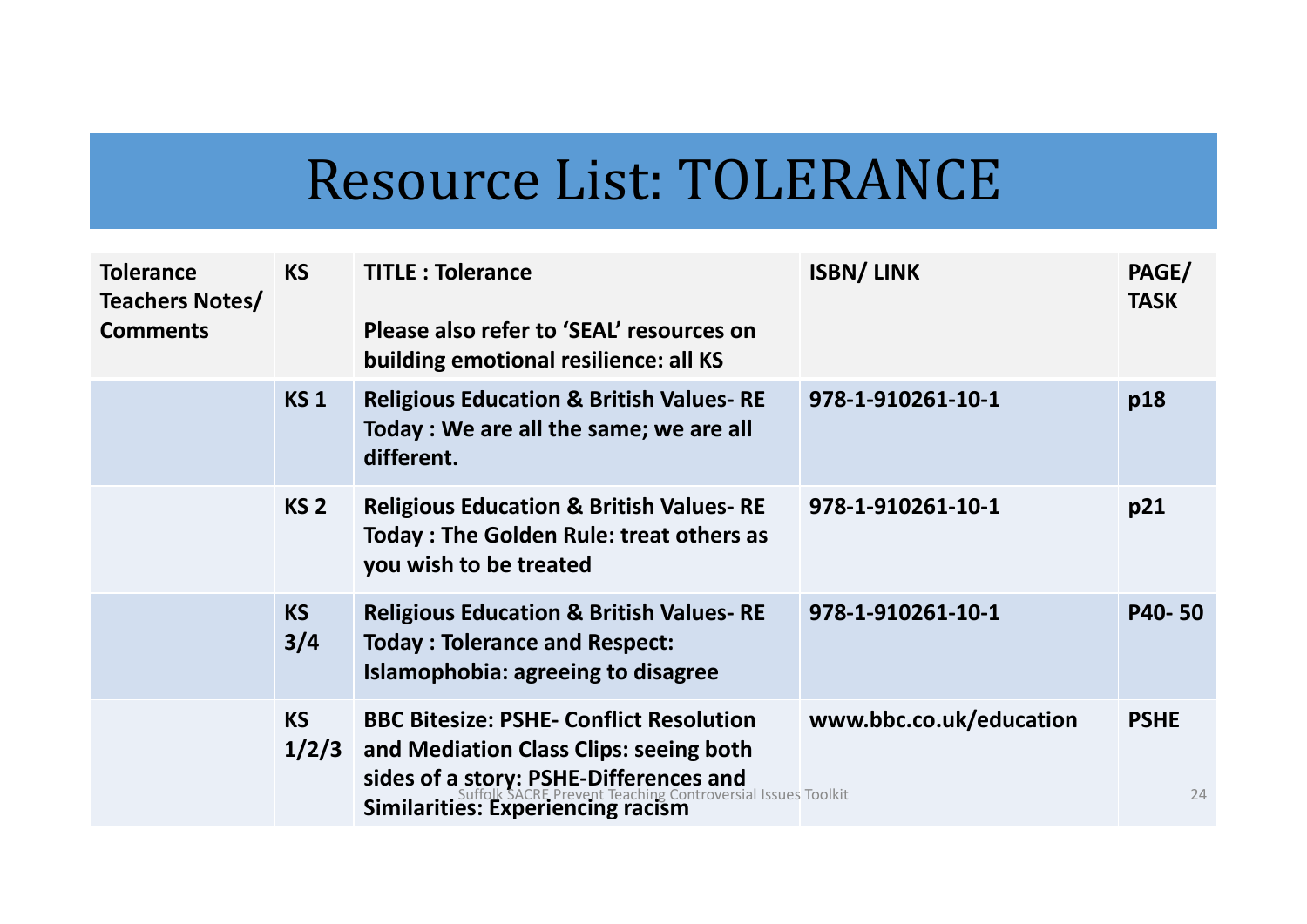# Resource List: EXTREMISM

| <b>Teachers Notes/ KS</b><br><b>Comments</b> |            | <b>TITLE: Extremism</b>                                                                                                                          | <b>ISBN/LINK</b>  | PAGE/<br><b>TASK</b>        |
|----------------------------------------------|------------|--------------------------------------------------------------------------------------------------------------------------------------------------|-------------------|-----------------------------|
|                                              | <b>KS4</b> | Lets Talk About It www.ltai.info: film clip:<br>A Community Response to Extremism/<br>useful definitions and links/ clips updated<br>and vetted. | www.ltai.info     | Home<br>Page<br><b>Tabs</b> |
|                                              | <b>KS4</b> | <b>BBC News for current events and</b><br>coverage of extremist activity                                                                         | ww.bbc.co.uk/news | Home<br>page                |
|                                              |            |                                                                                                                                                  |                   |                             |
|                                              |            | Suffolk SACRE Prevent Teaching Controversial Issues Toolkit                                                                                      |                   | 25                          |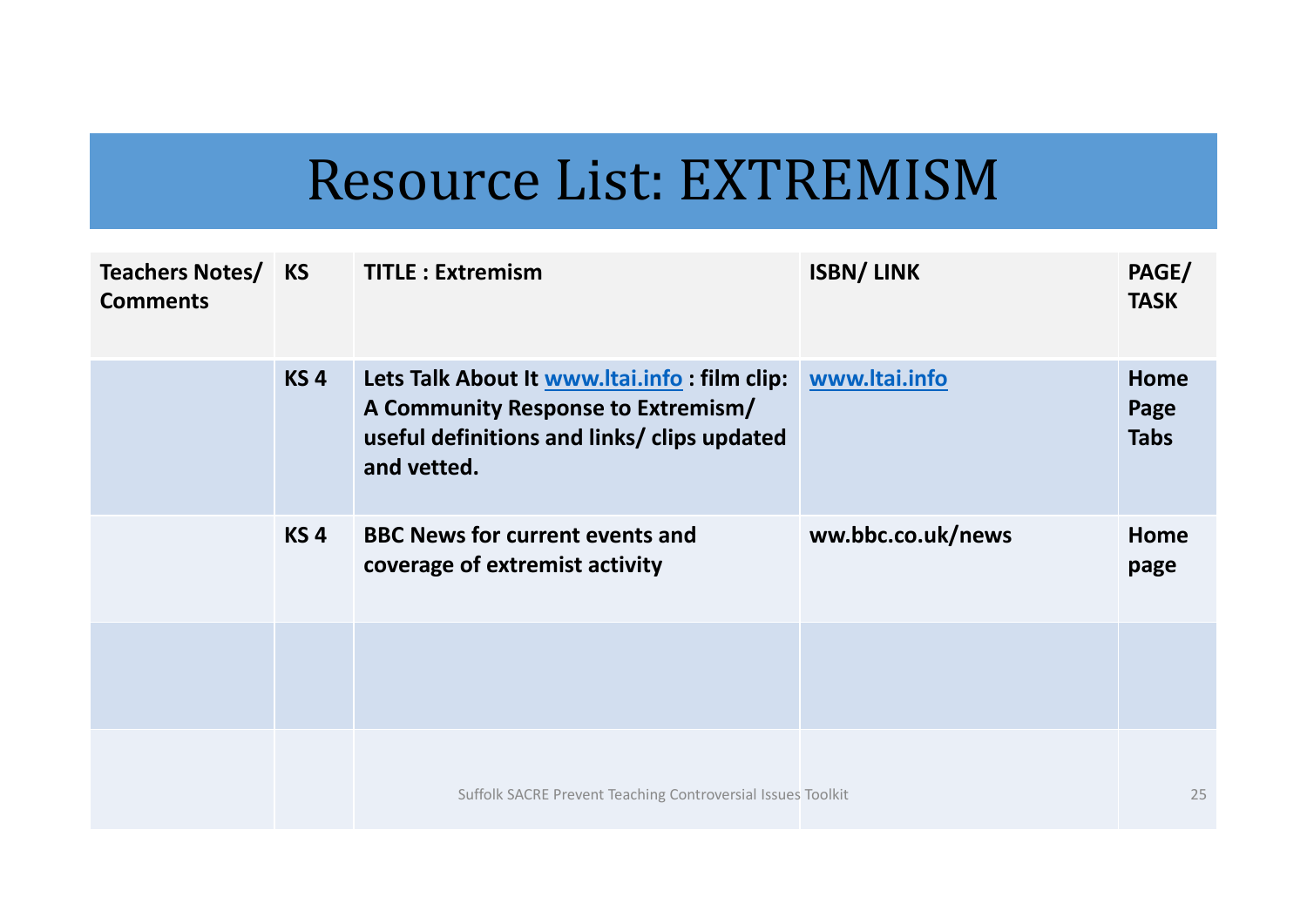# Resource List: WORLD EVENTS

| <b>Teachers Notes/KS</b><br><b>Comments</b> |                          | <b>TITLE: World Events</b>                                                                                              | <b>ISBN/LINK</b>        | PAGE/<br><b>TASK</b>                  |
|---------------------------------------------|--------------------------|-------------------------------------------------------------------------------------------------------------------------|-------------------------|---------------------------------------|
|                                             | <b>KS</b><br>1/2/3       | <b>Children's BBC Newsround: items on</b><br>current events: fun stories, games,<br>pictures and videos on world events | www.bbc.co.uk/newsround | <b>Topics</b><br>Home<br><b>Pages</b> |
|                                             | <b>KS</b><br>4/5         | Lets Talk About It www.ltai.info: film clip:<br>world events linked to the Prevent duty/<br>extremism/terrorismetc      | www.ltai.info           | videos                                |
|                                             | <b>KS</b><br>1/2/3<br>/4 | <b>BBC Bitesize regularly update Class Clips</b><br>and cover current events at an<br>appropriate level.                | www.bbc.co.uk/education | Home<br><b>Pages</b>                  |
|                                             | <b>KS</b><br>4/5         | <b>BBC News pages covering world events</b>                                                                             | www.bbc.co.uk           | Home<br>page                          |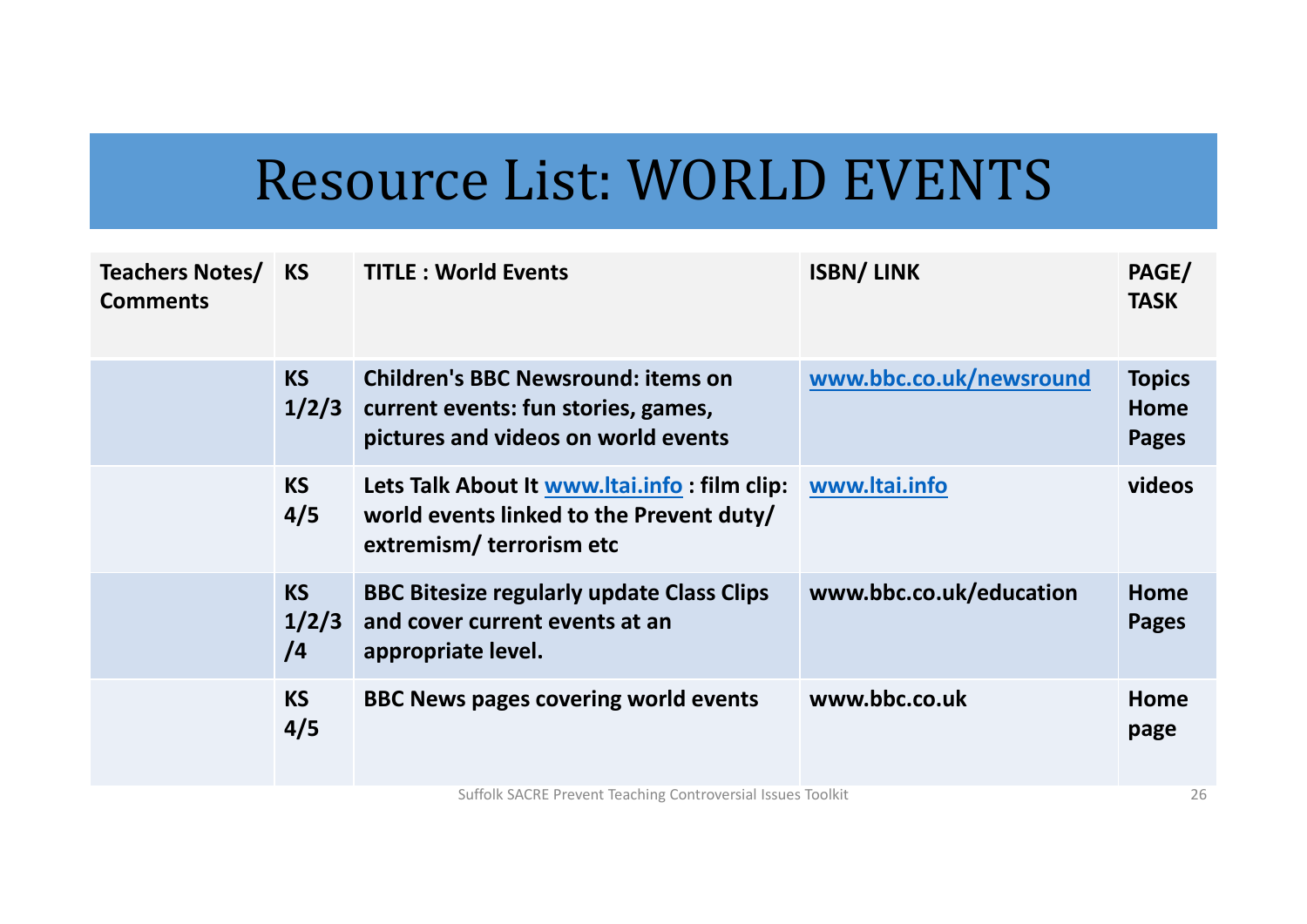# Resource List: RADICALISATION

| <b>Teachers Notes/ KS</b><br><b>Comments</b> |                 | <b>TITLE: Radicalisation</b>                                                                         | <b>ISBN/LINK</b> | PAGE/<br><b>TASK</b> |
|----------------------------------------------|-----------------|------------------------------------------------------------------------------------------------------|------------------|----------------------|
|                                              | KS <sub>4</sub> | Lets Talk About It www.ltai.info: film<br>clips found under resources/ definitions/<br>support links | www.ltai.info    | <b>Tabs</b>          |
|                                              |                 |                                                                                                      |                  |                      |
|                                              |                 |                                                                                                      |                  |                      |
|                                              |                 |                                                                                                      |                  |                      |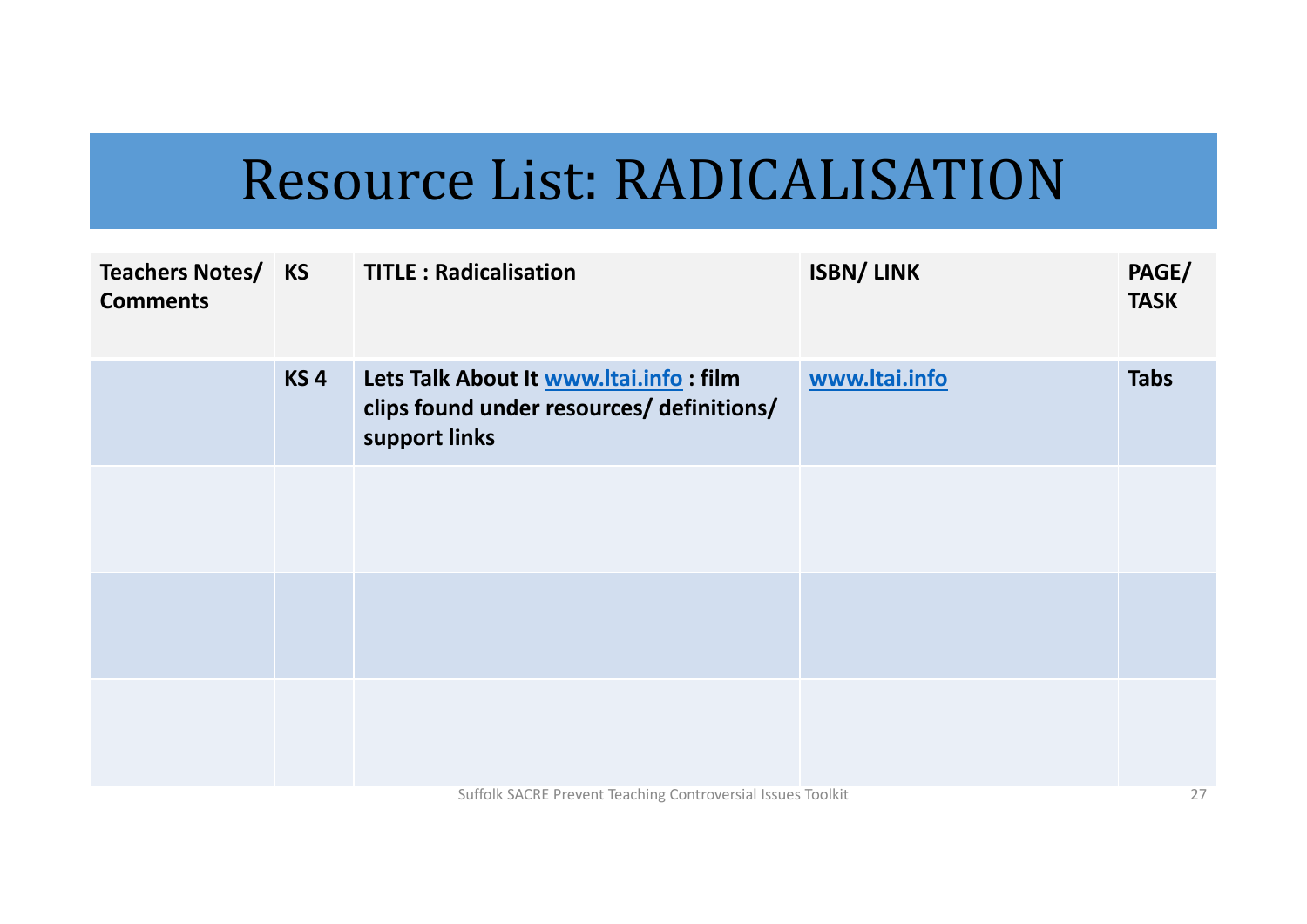# Resource List: CULTURE and FAITH

| <b>Teachers Notes/KS</b><br><b>Comments</b>                                |                                | <b>TITLE: Culture and Faith</b>                                                                                                                                                                                     | <b>ISBN/LINK</b>                                                          | PAGE/<br><b>TASK</b>                        |
|----------------------------------------------------------------------------|--------------------------------|---------------------------------------------------------------------------------------------------------------------------------------------------------------------------------------------------------------------|---------------------------------------------------------------------------|---------------------------------------------|
| <b>Speakers from</b><br>each faith<br>organised<br>through<br>www.eefa.net | <b>KS 1-</b><br>$\overline{4}$ | <b>Sharing Our Stories (KS 4): Some</b><br>personal reflections on life and faith from<br>people of faith living in Suffolk: SIFRE<br>Speakers from each religious faith can<br>come into your school: www.eefa.net | www.sifre.org.uk<br>978-1-902360-17-1<br><b>Contact EEFA www.eefa.net</b> | <b>All text:</b><br>by<br>religion          |
|                                                                            | <b>KS</b><br>1/2               | <b>BBC Bitesize: PSHE/ RE- Differences and</b><br>Similarities: Meet a young Sikh/ Jew/<br><b>Christian/ Muslim</b>                                                                                                 | www.bbc.co.uk/eduction                                                    | KS <sub>2</sub><br><b>PSHE</b><br><b>RE</b> |
|                                                                            | <b>KS</b><br>1/2/3             | <b>Opening up Community: learning from</b><br>religion: RE Today                                                                                                                                                    | 978-1-905893-62-1                                                         | <b>All text</b>                             |
|                                                                            | <b>KS</b><br>1/2/3             | <b>Opening up Values: learning from</b><br>religion: RE Today<br>Suffolk SACRE Prevent Teaching Controversial Issues Toolkit                                                                                        | 978-1-905893-30-0                                                         | <b>All text</b><br>28                       |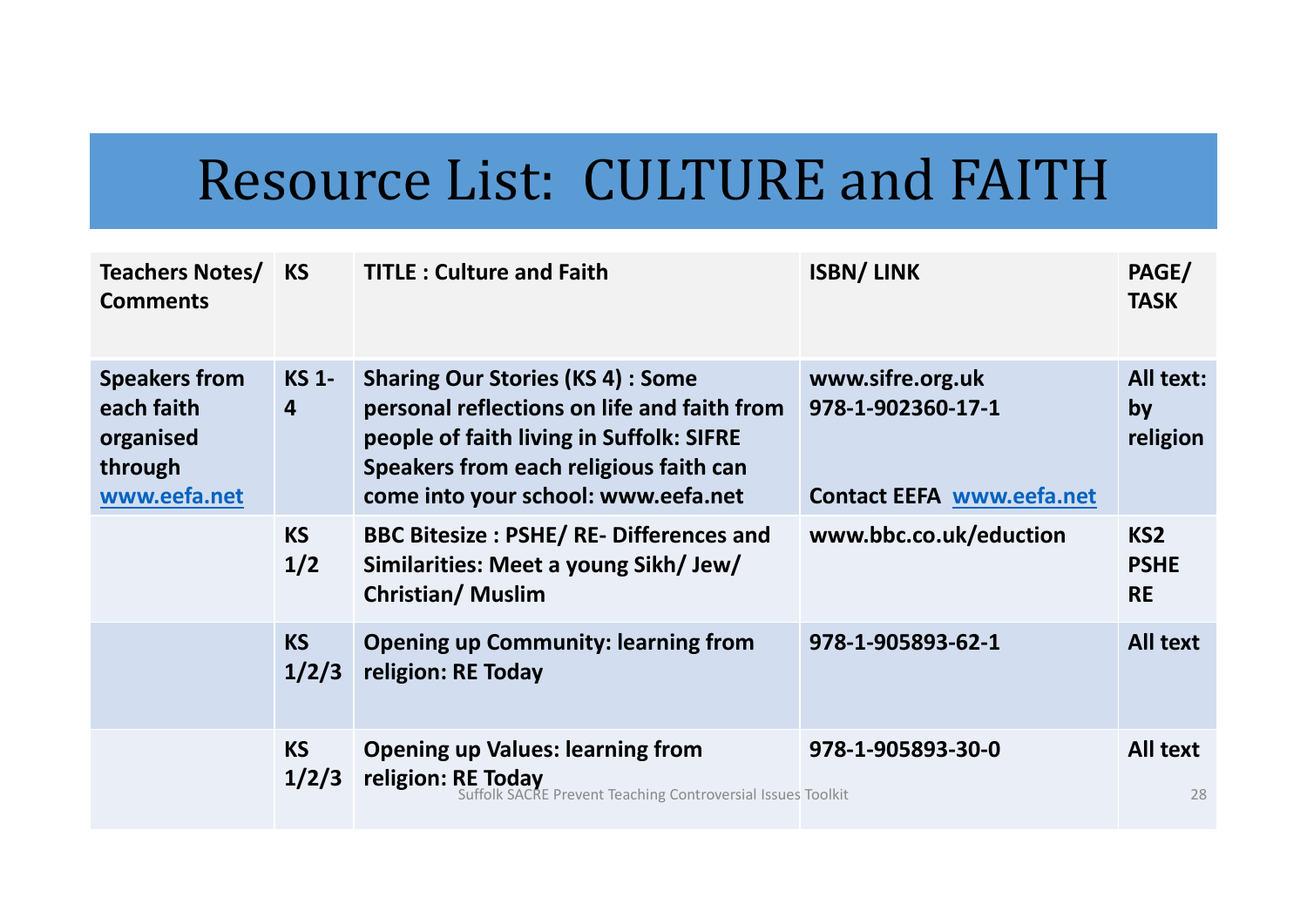# Resource List: BEING BRITISH

| <b>Teachers Notes/KS</b><br><b>Comments</b> |                  | <b>TITLE: Being British</b>                                                                                                                      | <b>ISBN/LINK</b>        | PAGE/<br><b>TASK</b>        |
|---------------------------------------------|------------------|--------------------------------------------------------------------------------------------------------------------------------------------------|-------------------------|-----------------------------|
|                                             | <b>KS1</b>       | <b>Religious Education &amp; British Values-RE</b><br><b>Today: Values through stories: Christian</b><br>and Muslim examples                     | 978-1-910261-10-1       | P14-20                      |
|                                             | KS <sub>2</sub>  | <b>Religious Education &amp; British Values-RE</b><br><b>Today: The Golden Rule: Why it matters</b><br>to treat others as you wish to be treated | 978-1-910261-10-1       | P21-24                      |
|                                             | <b>KS</b><br>3/4 | <b>Religious Education &amp; British Values-RE</b><br><b>Today: Rule of Law/ Individual Liberty</b>                                              | 978-1-910261-10-1       | P28-39                      |
|                                             | <b>KS</b><br>3/4 | <b>Identity and Diversity: PSHE Class Clips:</b><br><b>Becoming a British Citizen</b>                                                            | www.bbc.co.uk/education | <b>PSHE</b><br><b>KS3/4</b> |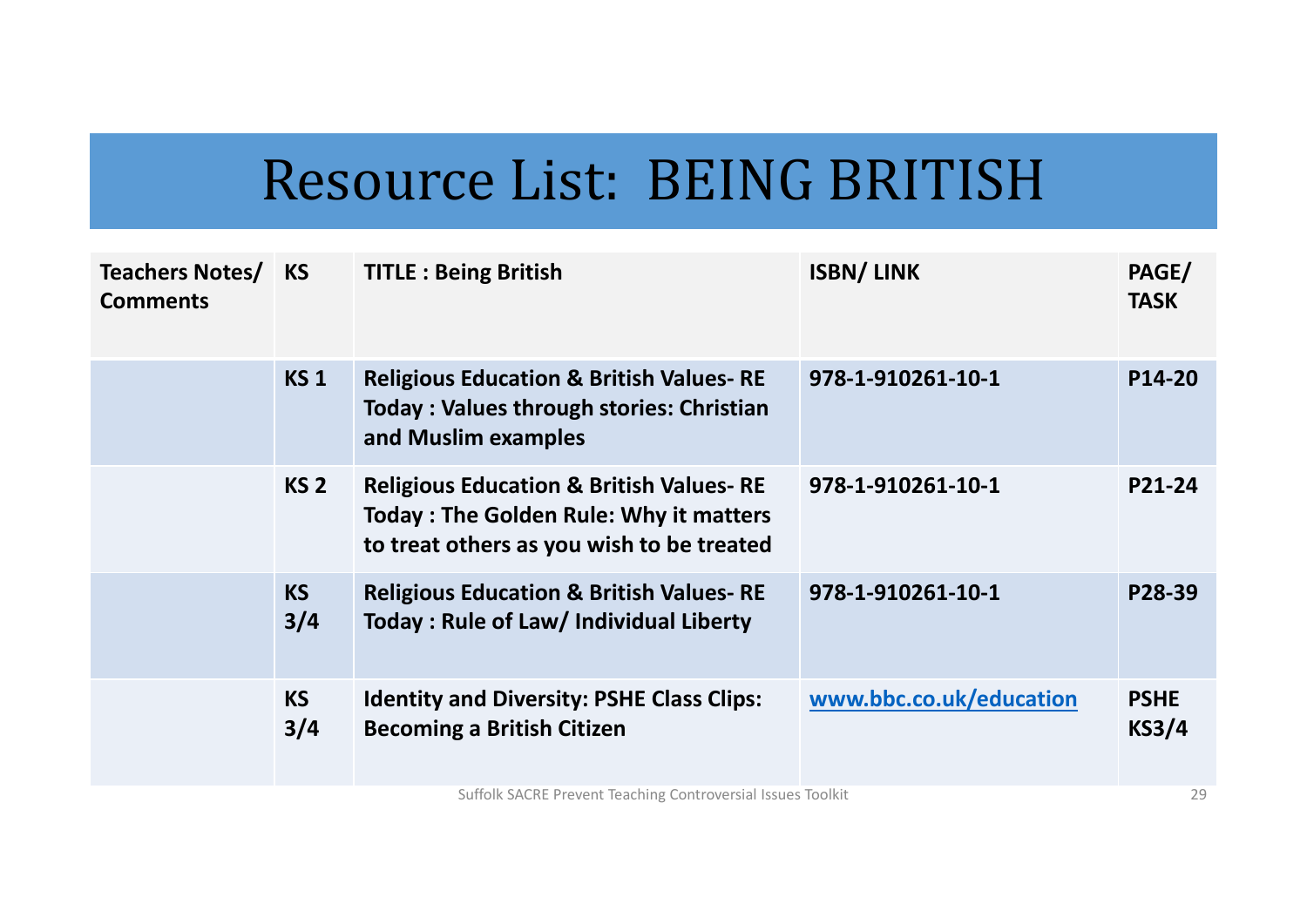# Resource List: HATE CRIME

| <b>Teachers Notes/KS</b><br><b>Comments</b> |                  | <b>TITLE: Hate Crime</b>                                                                                                                                                        | <b>ISBN/LINK</b>        | PAGE/<br><b>TASK</b>     |
|---------------------------------------------|------------------|---------------------------------------------------------------------------------------------------------------------------------------------------------------------------------|-------------------------|--------------------------|
|                                             | <b>KS1</b>       | <b>Religious Education &amp; British Values-RE</b><br>Today : We are all the same; we are all<br>different. First conceptual step.                                              | 978-1-910261-10-1       | P18-20                   |
|                                             | KS <sub>2</sub>  | <b>Religious Education &amp; British Values-RE</b><br><b>Today: The Golden Rule: Why it matters</b><br>to treat others as you wish to be treated.<br>Second conceptual step.    | 978-1-910261-10-1       | P21-24                   |
|                                             | <b>KS</b><br>3/4 | <b>Religious Education &amp; British Values-RE</b><br><b>Today: Tolerance and Respect: agreeing</b><br>to disagree                                                              | 978-1-910261-10-1       | p43                      |
|                                             | KS <sub>4</sub>  | Relationships: Stereotypes, prejudice &<br>discrimination class clips: The killing of<br><b>Sophie Lancaster</b><br>Suffolk SACRE Prevent Teaching Controversial Issues Toolkit | www.bbc.co.uk/education | <b>PSHE</b><br>KS4<br>30 |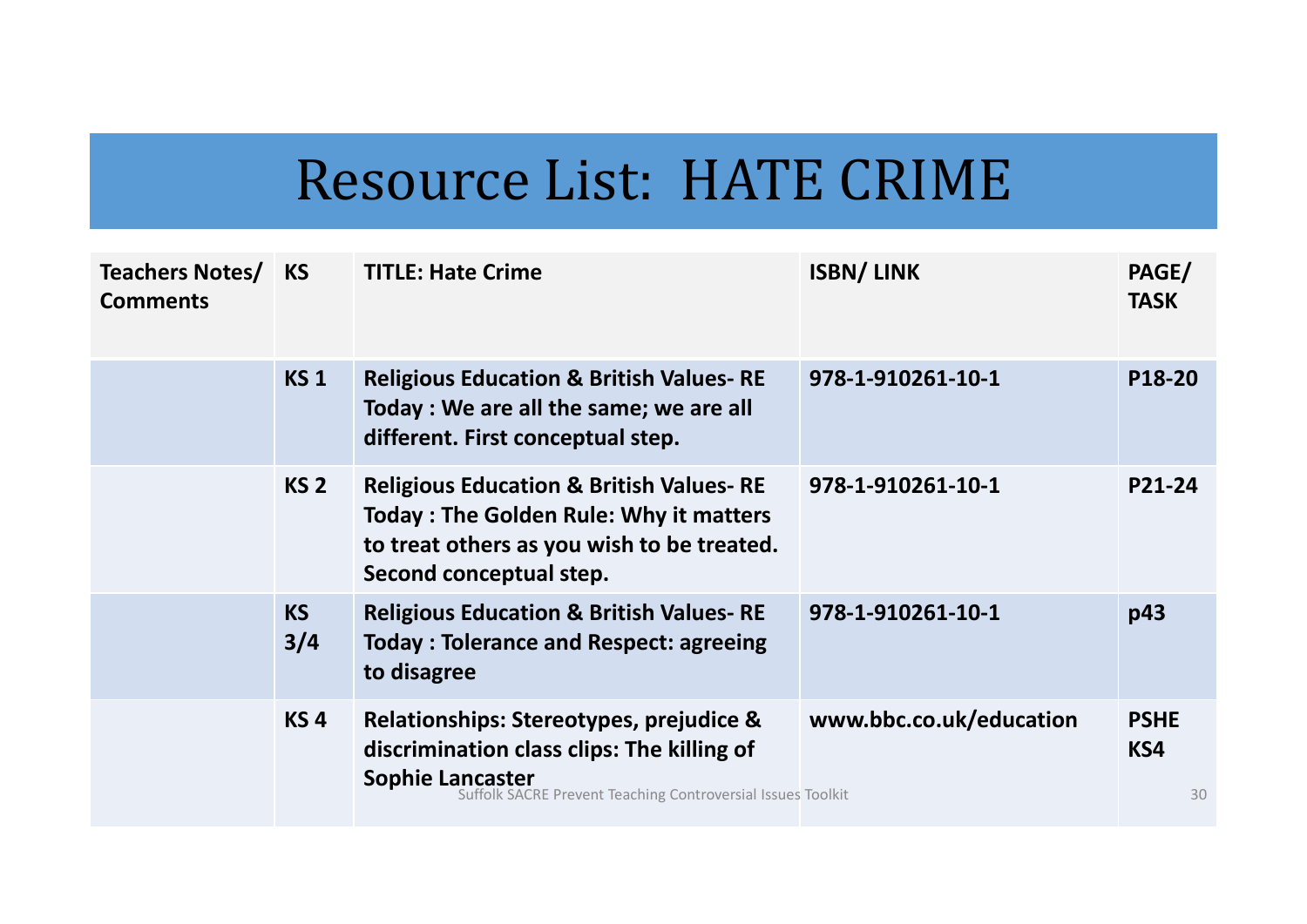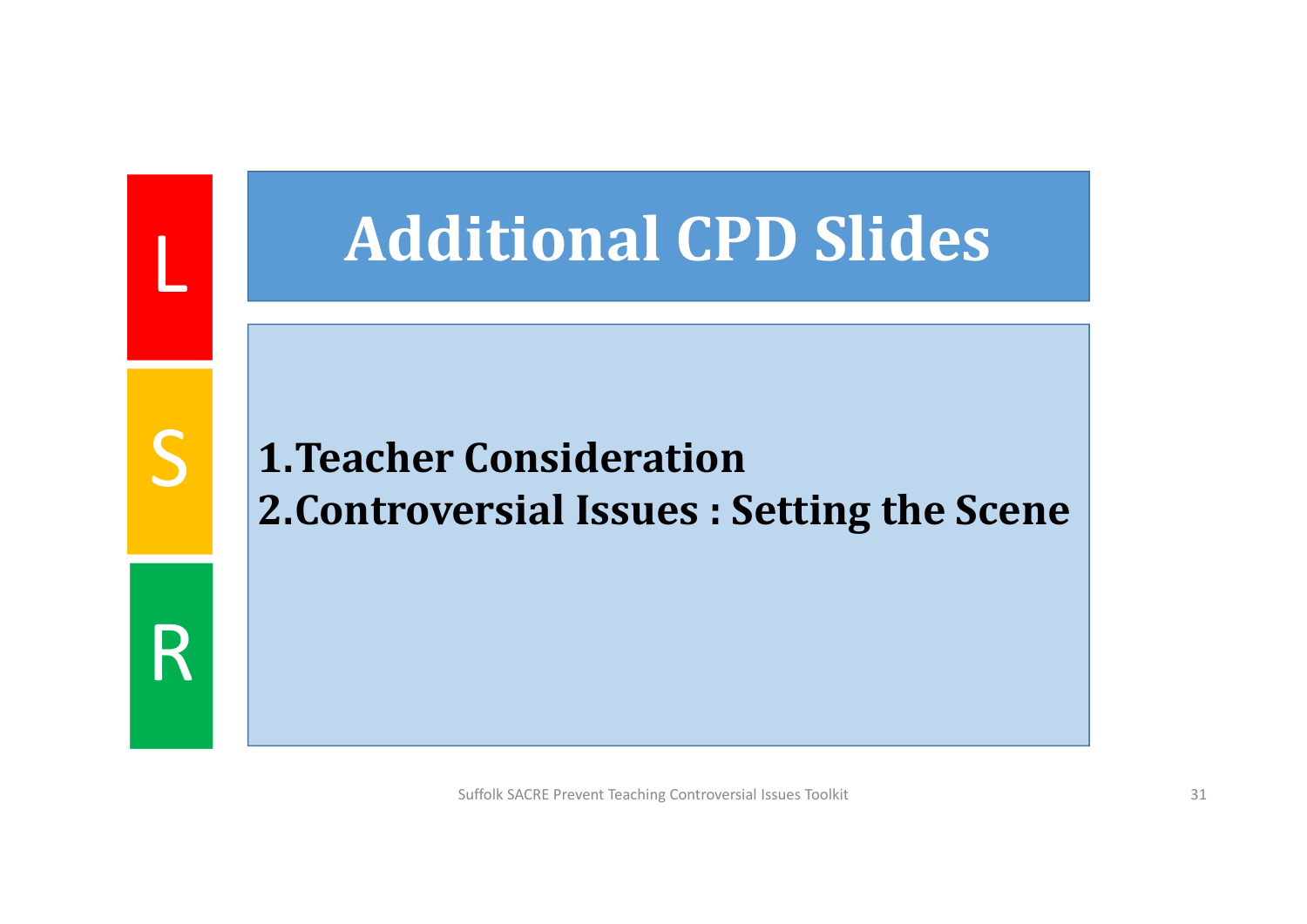# **Teacher Consideration**

- 1. Be aware that staff may all be at different stages on their personal development with delivering controversial issues: some will lack confidence; others will be familiar with these skills. Primary staff may feel very comfortable with the planning and management section. However, non**specialist PSHE Secondary teachers and Tutors** may need this guidance, and may require the chance to shadow an experienced teacher of controversial issues and practice using open questions and the 6 Step Plan.
- **2. Be open** about the issues associated with discussing sensitive issues and controversial topics like those raised by the Prevent duty
- **3. Agree strategies** that can be used to help open dialogue
- 4. Consider how to **create <sup>a</sup> 'safe' environment** to enable discussion: begin with **Ground Rules (L S R : Listen, Safe, Respect)** and Circle Time: e.g.
- •Respect for the opinions, experiences of others

L

S

R

- •A reasoned expression of stance, views and opinions
- •An expectation that their views may be challenged
- •A willingness to examine and evaluate their own opinion as well as the opinions of others
- •A focus on the ideas being expressed NOT the person expressing them- to avoid personalisation
- •Group can 'agree to disagree' when consensus cannot be reached or it is not sensible or appropriate due to the nature of the issue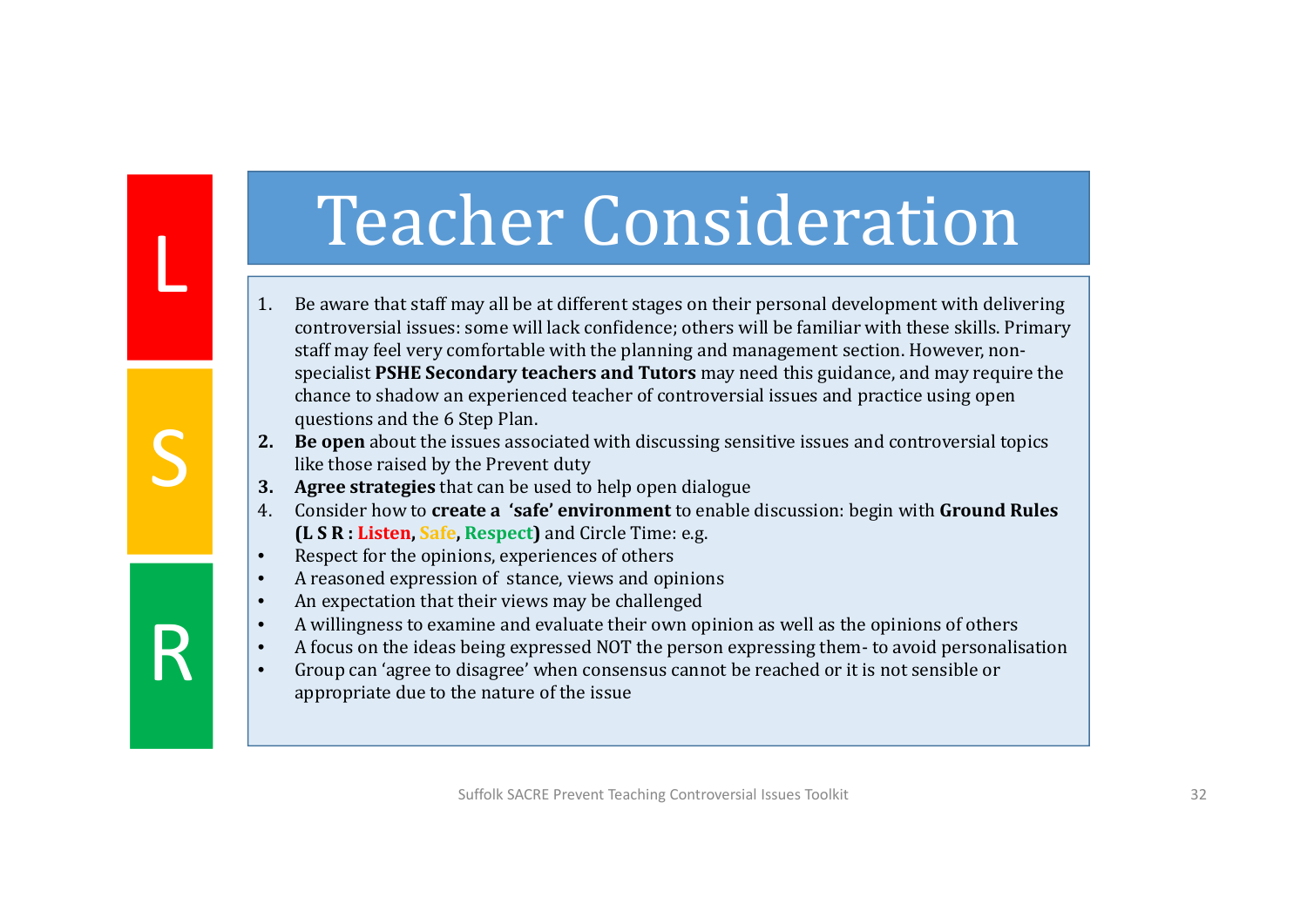### Controversial Issues: Setting the Scene

- **1. Careful planning and management** plays a particularly crucial role when teaching and learning involves students discussing sensitive or controversial issues in the classroom:
- •**Emotional Literacy** of the students in your class will need to be considered.

L

S

R

- •Accommodating the **most vulnerable** in your classroom is also important (P Scales may need to be built into the tasks)
- •Teaching in **mixed age classes** will take particular careful planning: small group discussion tasks could be devised to take the students Emotional Literacy and maturity into account.
- •It can be useful to inform **parents** of the controversial issues covered in each year group: stress the focus on issues rather than on opinions. Mention the development of debating skills, critical thinking and philosophical consideration of varied arguments. The 6 Step methodology could be shared so that parents understand that there is a framework/ structure.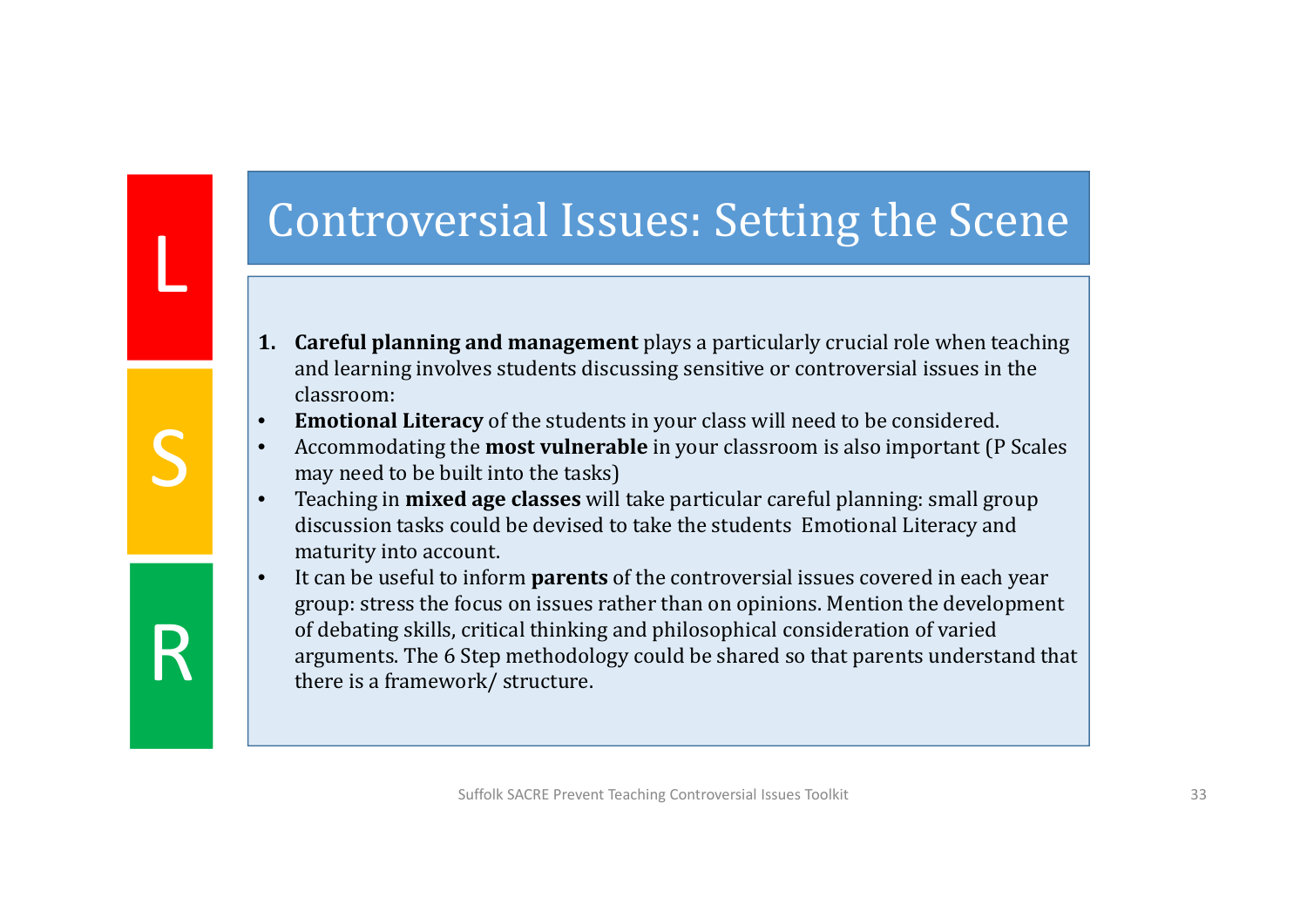| <b>WRITERS/EDITORS</b><br>/ CONTRIBUTORS | <b>ROLE</b>                    | <b>CONTRIBUTION TO</b><br><b>TOOLKIT/ EXEMPLARS</b> | <b>BASE</b>                                                      |
|------------------------------------------|--------------------------------|-----------------------------------------------------|------------------------------------------------------------------|
| <b>MANWAR ALI</b>                        | <b>EDITOR/ PREVENT PARTNER</b> | <b>CONSULTATIONS</b>                                | <b>SACRE Suffolk/ PREVENT</b>                                    |
| <b>JAN MCGUIRE</b>                       | <b>SENIOR EDITOR/WRITER</b>    | <b>TOLERANCE/ TOOLKIT</b>                           | SACRE Suffolk, Servicing Officer/<br><b>SMSC Schools Adviser</b> |
| <b>HELEN MATTER</b>                      | <b>EDITOR/WRITER</b>           | TERRORISM/EXTREMISM                                 | <b>SACRE/Diocesan Schools Adviser</b>                            |
| <b>HELEN MOORE</b>                       | <b>WRITER/CONTRIBUTOR</b>      | <b>BELONGING/HATE CRIME</b>                         | <b>SACRE/ Primary specialist</b>                                 |
| <b>STEPH CROSSLEY</b>                    | <b>WRITER/CONTRIBUTOR</b>      | <b>CULTURE &amp; FAITH/ HATE</b><br><b>CRIME</b>    | <b>SACRE/ St Albans Catholic High</b><br>School, Ipswich         |
| <b>SARAH COBBOLD</b>                     | <b>WRITER/CONTRIBUTOR</b>      | <b>BEING BRITISH GAME</b>                           | SACRE/ St Benedict's, Bury St Ed                                 |
| <b>CHERYL WASS</b>                       | <b>WRITER/CONTRIBUTOR</b>      | <b>WORLD EVENTS/</b><br><b>RADICALISATION</b>       | Head Teacher/ Cavendish CofE<br><b>Primary School</b>            |
| <b>GEMMA</b><br><b>KINGSTON</b>          | <b>WRITER</b>                  | <b>CULTURE &amp; FAITH/</b><br><b>TOLERANCE</b>     | SACRE/ St Mary's Church of<br>England Academy, Mildenhall        |
| <b>DAVID YAROSLAW</b>                    | <b>WRITER/CONTRIBUTOR</b>      | <b>EXTREMISM/BELONGING</b>                          | SACRE/ Debenham High School                                      |
| <b>MARIE HARRIS</b>                      | <b>WRITER/CONTRIBUTOR</b>      | <b>TOLERANCE</b>                                    | St Edmunds RC Primary, Bury St<br>Edmunds                        |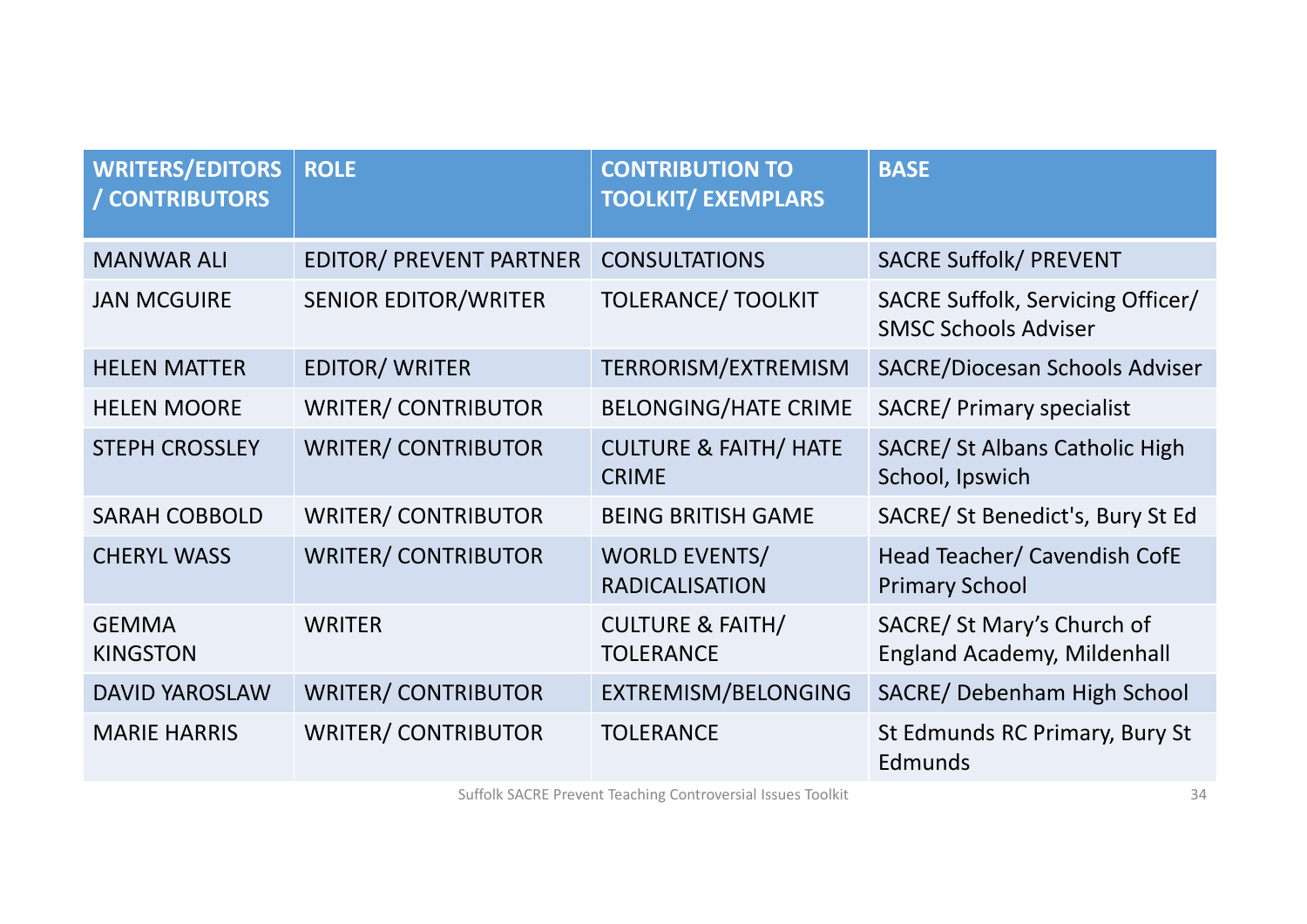| Thanks to all of our fantastic consultation<br>contributors for their comments, ideas and critique. | <b>CONSULTATION BASE: 6 consultation hubs were set</b><br>up around Suffolk: |
|-----------------------------------------------------------------------------------------------------|------------------------------------------------------------------------------|
| Lynsey Ramsell                                                                                      | <b>Newmarket Academy (1)</b>                                                 |
| <b>Ellie Flack</b>                                                                                  | Newmarket                                                                    |
| Elaine Wilson                                                                                       | Newmarket                                                                    |
| Anita Warren                                                                                        | Newmarket                                                                    |
| Paula Atkins                                                                                        | <b>Sudbury Ormiston Academy (2)</b>                                          |
| Nigel Brown                                                                                         | Sudbury                                                                      |
| <b>Cheryl Wass</b>                                                                                  | Sudbury                                                                      |
| A Lewis                                                                                             | Sudbury                                                                      |
| Pip Rogojan-Rush                                                                                    | Sudbury                                                                      |
| David Grocott                                                                                       | Sudbury                                                                      |
| <b>Tina Hosford</b>                                                                                 | Sudbury                                                                      |
| Liz Donaldson                                                                                       | Sudbury                                                                      |
| <b>Rory Michael</b>                                                                                 | Sudbury                                                                      |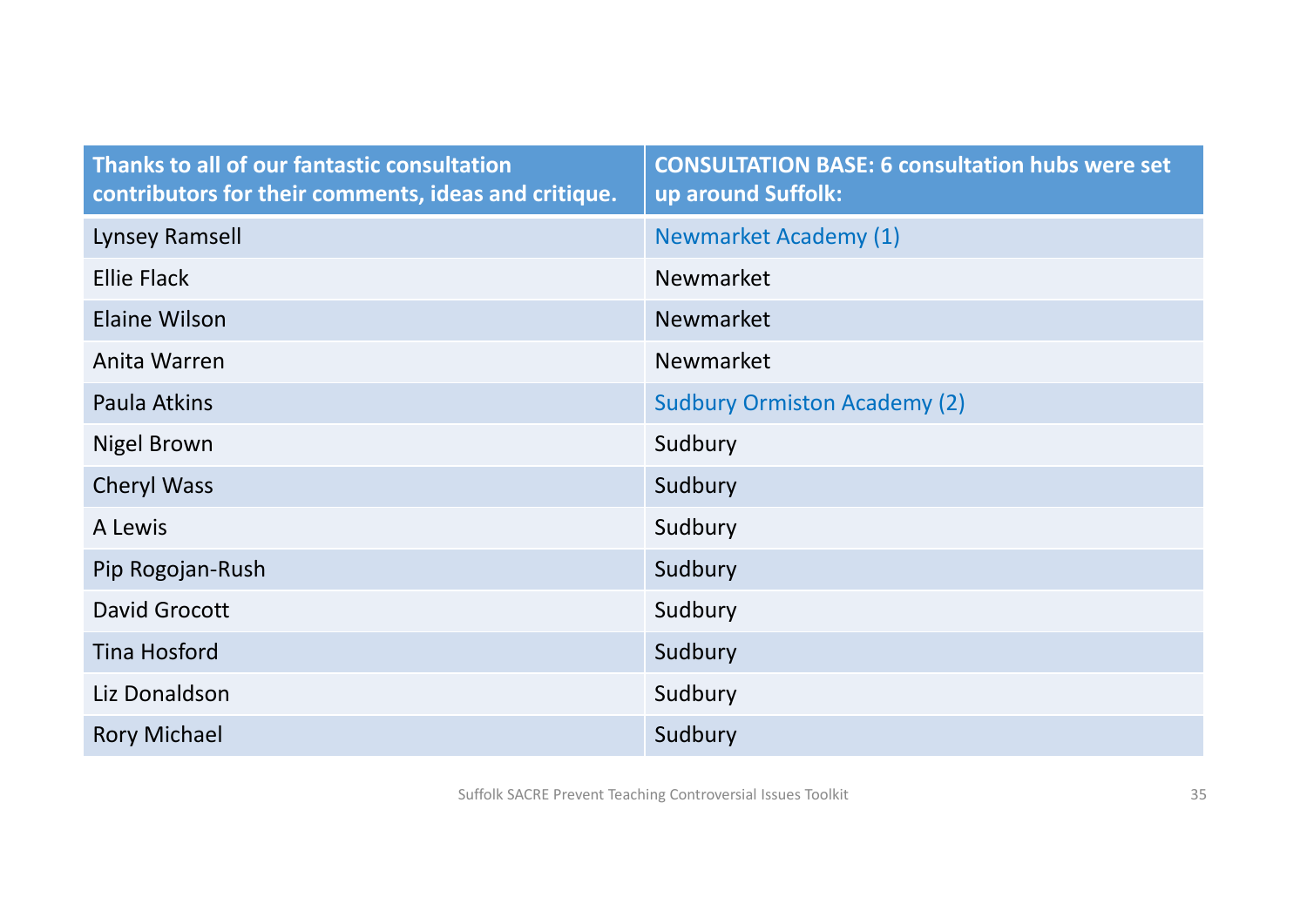| Thanks to all of our fantastic consultation<br>contributors for their comments, ideas and critique. | <b>CONSULTATION BASE: 6 consultation hubs were set</b><br>up around Suffolk |
|-----------------------------------------------------------------------------------------------------|-----------------------------------------------------------------------------|
| <b>Sally Scott</b>                                                                                  | <b>Sudbury Ormiston Academy</b>                                             |
| Barbara Ghezzi                                                                                      | St Benedict's RC Upper School, Bury St Edmunds (3)                          |
| <b>Marie Harris</b>                                                                                 | <b>Bury St Edmunds</b>                                                      |
| <b>Andy Watts</b>                                                                                   | <b>Bury St Edmunds</b>                                                      |
| Sarah Cobbold                                                                                       | <b>Bury St Edmunds</b>                                                      |
| Francesca Kennedy                                                                                   | Kesgrave High (4)                                                           |
| Joan Rothwell                                                                                       | Kesgrave/Ipswich                                                            |
| Jason Horne                                                                                         | Kesgrave/Ipswich                                                            |
| Linda Hatcher                                                                                       | Kesgrave/Ipswich                                                            |
| Karen Keadle                                                                                        | Kesgrave/Ipswich                                                            |
| Fiona Dunachie                                                                                      | Kesgrave/Ipswich                                                            |
| John Tunaley                                                                                        | Kesgrave/Ipswich                                                            |
| <b>Steph Crossley</b>                                                                               | Kesgrave/Ipswich                                                            |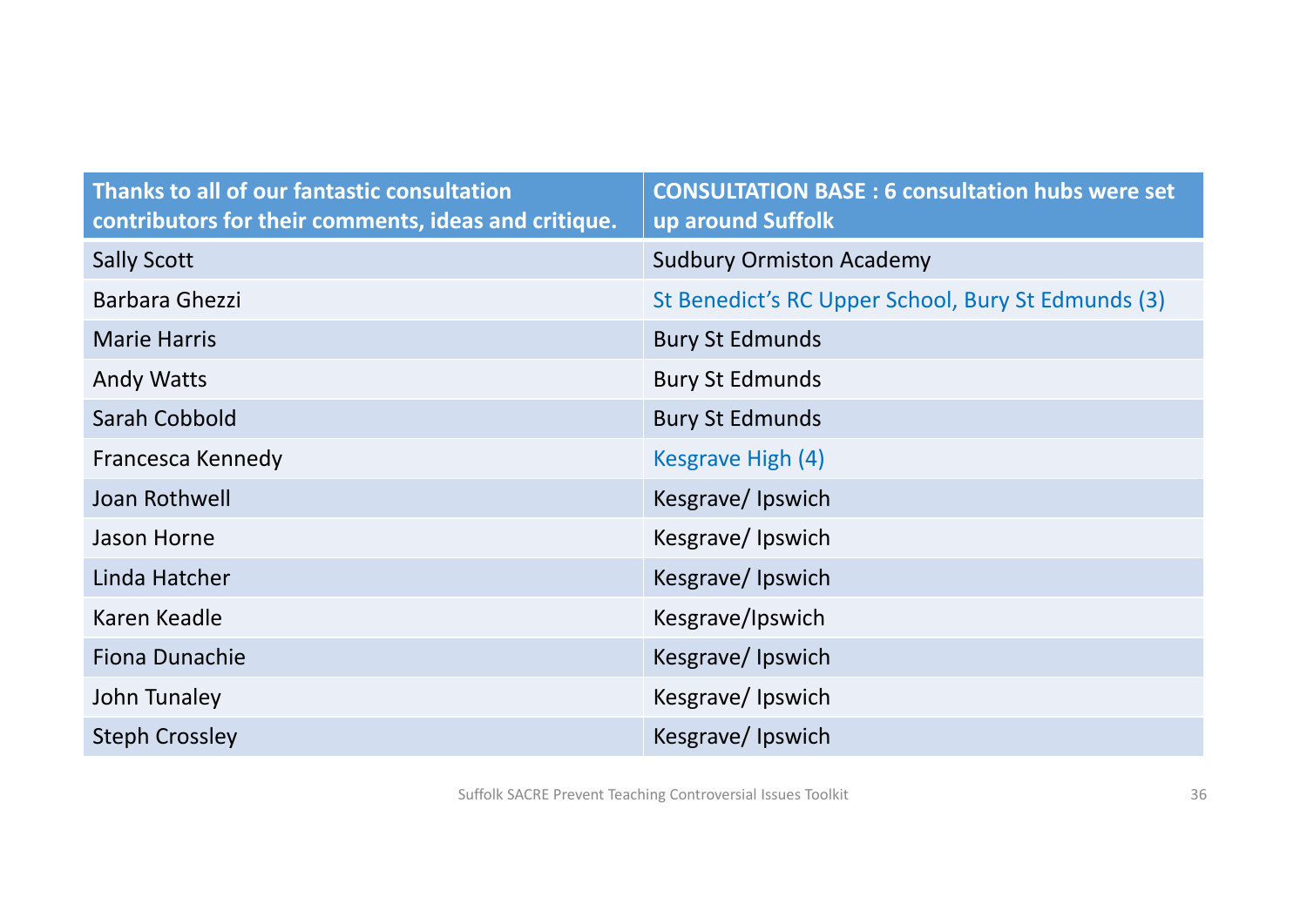| Thanks to all of our fantastic consultation<br>contributors for their comments, ideas and critique. | <b>CONSULTATION BASE: 6 consultation hubs were set</b><br>up around Suffolk: |
|-----------------------------------------------------------------------------------------------------|------------------------------------------------------------------------------|
| Janus Van Helvert                                                                                   | Kesgrave/Ipswich                                                             |
| Claire Ferguson                                                                                     | Debenham High School (5)                                                     |
| Rebecca Bange                                                                                       | Debenham                                                                     |
| Louise Ramsay                                                                                       | Debenham                                                                     |
| David Yaroslaw                                                                                      | Debenham                                                                     |
| Lyn Spall                                                                                           | Debenham                                                                     |
| Julie Lawrence                                                                                      | Debenham                                                                     |
| <b>Vicky Doherty</b>                                                                                | Debenham                                                                     |
| <b>Kelly Saunders</b>                                                                               | Debenham                                                                     |
| Natasha Mann                                                                                        | Lowestoft Ormiston Denes (6)                                                 |
| Penny Reeve                                                                                         | Lowestoft                                                                    |
| <b>Chris Pert</b>                                                                                   | Lowestoft                                                                    |
| <b>Heather Thorne</b>                                                                               | Lowestoft                                                                    |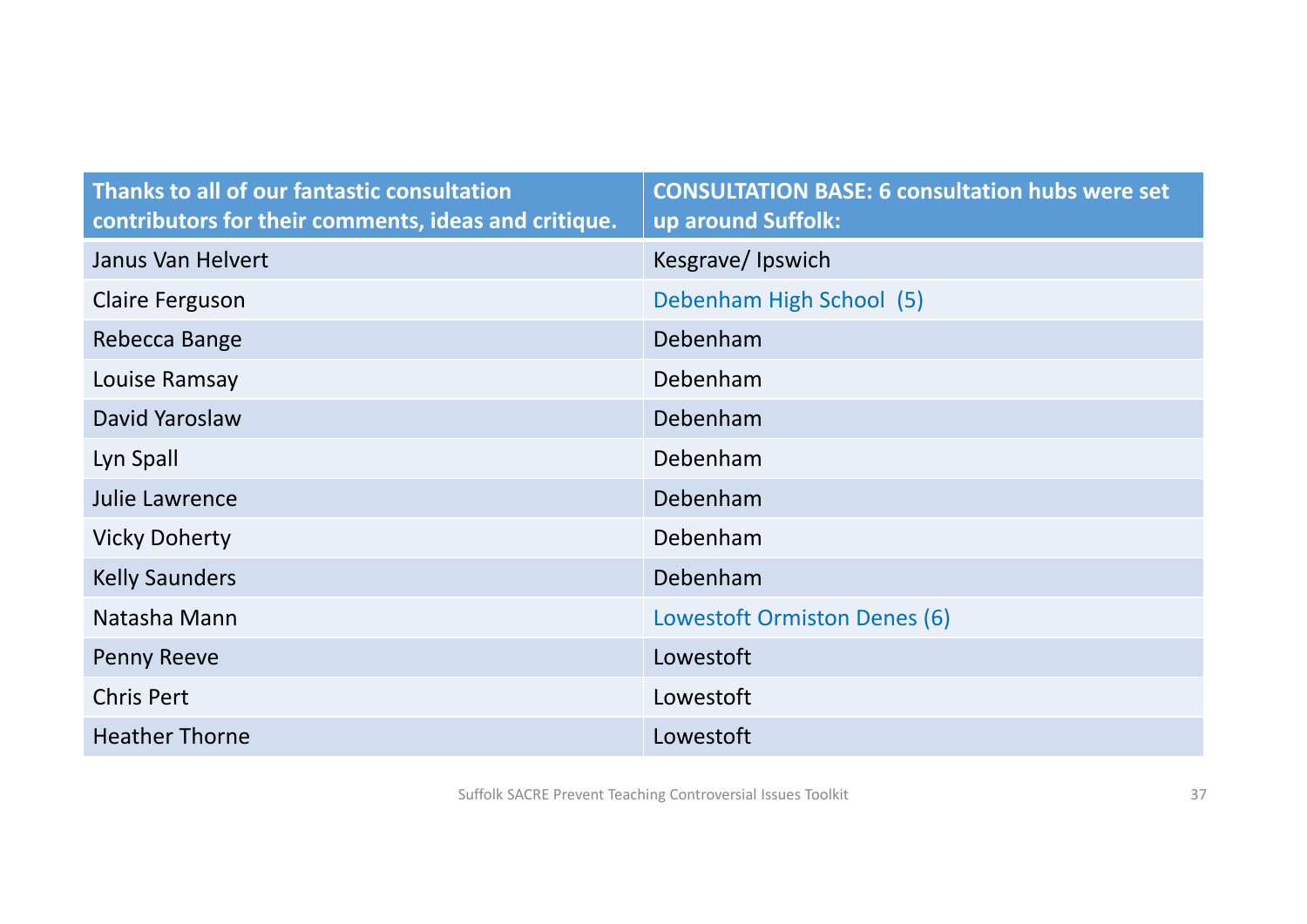| Thanks to all of our fantastic consultation<br>contributors for their comments, ideas and critique. | <b>CONSULTATION BASE: 6 consultation hubs were set</b><br>up around Suffolk: |
|-----------------------------------------------------------------------------------------------------|------------------------------------------------------------------------------|
| Laura Catchpole                                                                                     | Lowestoft                                                                    |
| Darren Steel                                                                                        | Lowestoft                                                                    |
| <b>Wayne Buisst</b>                                                                                 | Lowestoft                                                                    |
| Dawn Williams                                                                                       | Lowestoft                                                                    |
| lan Owens                                                                                           | Lowestoft                                                                    |